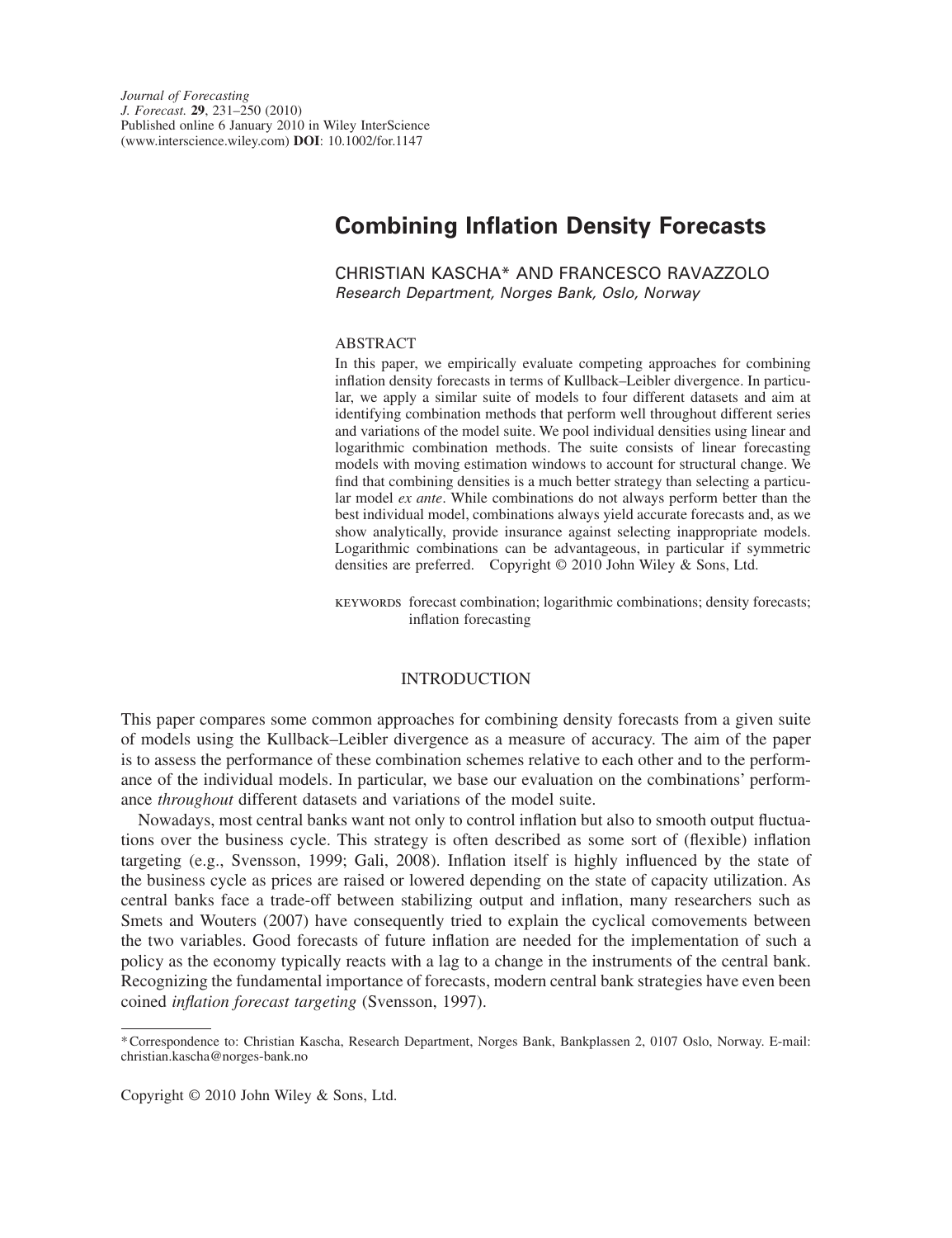The value of a point forecast can be increased by supplementing it with some measure of uncertainty. Interval and density forecasts are considered an important part of the communication from central banks to the public. For example, the Bank of England as well as the central bank of Norway, Norges Bank, publish so-called fan charts for inflation. However, policy makers usually have a whole suite of forecast models at hand. In this situation, some questions arise whether one is just interested in point forecasts or whether one is trying to predict densities. First, should one choose a single model or combine the individual models to form a consensus forecast? Second, in which way should one possibly combine the individual forecasts?

For the combination of point forecasts, the literature has reached a relatively mature state dating back to papers such as Bates and Granger (1969). Timmermann (2006) provides an extensive summary of the literature and the success of forecast combinations in this field motivates quite naturally the extension to density forecasts. However, the literature on density forecasting and on density combinations emerged only recently.

Corradi and Swanson (2006b) provide a survey on the evaluation of individual density and interval forecasts. See also Clemen *et al.* (1995). Clements (2006) and Granger *et al.* (1989) have considered combinations of event and quantile forecasts. While Genest and Zidek (1986) provided a survey on density combination in a rather decision-theoretic framework, Wallis (2005) is one of the recent papers in economics on density combinations. Mitchell and Hall (2005) and Hall and Mitchell (2007) provide some justification for density combination and propose the Kullback–Leibler divergence as a unified measure for the evaluation and combination of density forecasts.

Bayesian approaches naturally lend themselves to density combination schemes. For example, Min and Zellner (1993) propose simple combinations based on posterior odds ratios. Palm and Zellner (1992) propose a combination method that captures the full correlation structure between the forecast errors resulting from different models by explicitly modeling their dynamic interaction. Following Morris (1977) and Winkler (1981), Hall and Mitchell (2004) consider an approach where density forecasts are combined by a 'decision maker' who views these forecasts as data that are used to update a prior distribution. Bayesian model averaging (BMA) methods have been proposed by Leamer (1978), Raftery *et al.* (1997) and Geweke and Whiteman (2006).

There are very few studies in economics that take a comparative point of view and evaluate alternative methods of density forecast combinations. Jore *et al.* (2008) provide some evidence on the performance of the weighting scheme proposed by, for example, Hall and Mitchell (2007) relative to equal weights and a pairwise averaging method. However, our knowledge of when and why predictive density combinations work is still very limited. As Hall and Mitchell (2007) state: 'It is important to try to build up both an increased understanding and an empirical consensus about the circumstances in which density forecast combination works.' Taking inflation density forecasting as a relevant example, we therefore extend the empirical literature in two ways. First, we compare different functional forms of density aggregation. Second, we apply a similar model suite to different datasets and focus on the combination methods' performance *throughout* these datasets in order to obtain results which can be expected to be more robust to variations in the model suite and sample period. To the best of our knowledge, these features are not simultaneously shared by any of the other empirical studies focusing on the combination of predictive densities.

Specifically, we compare combinations of density forecasts for inflation using a suite of linear forecasting models and compare the results over datasets for the USA, the UK, Norway and New Zealand. The size of the model suite is relatively modest. All models are estimated using least squares or maximum likelihood estimators and a moving window of fixed size to account for structural change. We refer to the aforementioned literature for Bayesian approaches. We investigate two

Copyright © 2010 John Wiley & Sons, Ltd. *J. Forecast*. **29**, 231–250 (2010)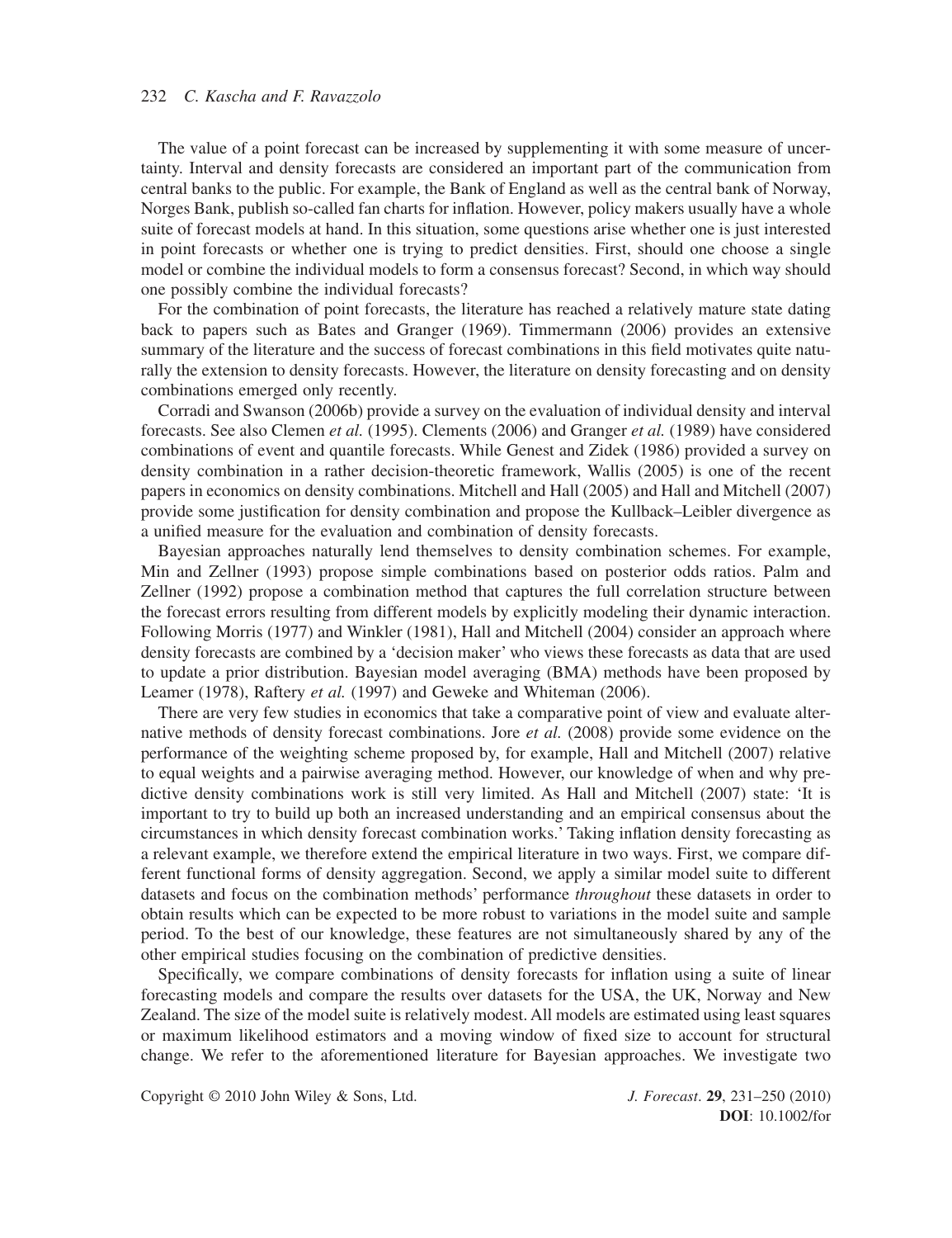possible ways of aggregation. The first method is the 'linear opinion pool' proposed by Stone (1961). This method was used almost exclusively in empirical applications on density forecast combination. The second method is the 'logarithmic opinion pool' (Winkler, 1968). We consider three different methods to construct model weights for each of the aggregation methods: equal weights, recursive log score weights and (inverse) mean squared error weights. We show that both combination methods always provide insurance against selecting the worst models in a suite. Then we study how predictive density combinations perform relative to individual density forecasts and selecting the bestperforming model at the forecasting origin.

Our results show that combining forecasts provide much more accurate forecasts than selecting a particular model at the forecast origin in almost all cases. Furthermore, the performance obtained by combining is in several cases better than the result for the *ex post* best individual model. We do not find clear support for linear or logarithmic combinations. Equal weights and mean square error weights provide more uniform results over the different datasets than recursive log score weights.

The rest of the paper is organized as follows. In the next section we discuss the evaluation and combination of density forecasts. In the third section we describe the data and the suite of density forecast models. The fourth section contains the results of the out-of-sample experiment. The fifth section concludes.

# EVALUATING AND COMBINING DENSITY FORECASTS

Since the field of density forecasting is in a relatively infant state in economics, we give a brief overview of the areas that are most relevant to this study. One is how to evaluate predictive densities and the problem here is that the true density is never observed—not even after the random variable is drawn. Another question is how to combine predictive densities, and the main choices to be made are the functional form of aggregation and the weighting scheme for the individual models.

## **Evaluating density forecasts**

The question of how to measure the accuracy of density forecasts has recently received a lot of attention in the theoretical literature. Corradi and Swanson (2006b) provide an extensive survey. This question is decisive because it is central to how we design density combination schemes (Hall and Mitchell, 2007). Additional difficulties arise if one wants to compare multiple models that are misspecified and sometimes nested.

One branch of the literature is concerned with testing whether predictive densities are correctly specified (Bierens, 1982; Bierens and Ploberger, 1997). These tests require the assumption of correct specification of the density forecast under the null hypothesis using all the relevant information (e.g., Diebold *et al.*, 1998; Bai, 2003) or conditional on a given information set (Corradi and Swanson, 2003a). Among these measures, the use of probability integral transforms (PITs) is popular.

Another branch is concerned with the evaluation of multiple, possibly misspecified models. One possibility is to evaluate density forecasts in terms of their implied economic value (Granger and Pesaran, 2000; Clements, 2004). Alternatively, two statistical approaches have been considered in the recent literature. One is based on a distributional analog of the mean squared error norm (Corradi and Swanson, 2003b, 2006a); the other is based on the Kullback–Leibler divergence or Kullback– Leibler information criterion (KLIC) (Kitamura, 2002; Mitchell and Hall, 2005; Amisano and Giacomini, 2007).

Copyright © 2010 John Wiley & Sons, Ltd. *J. Forecast*. **29**, 231–250 (2010)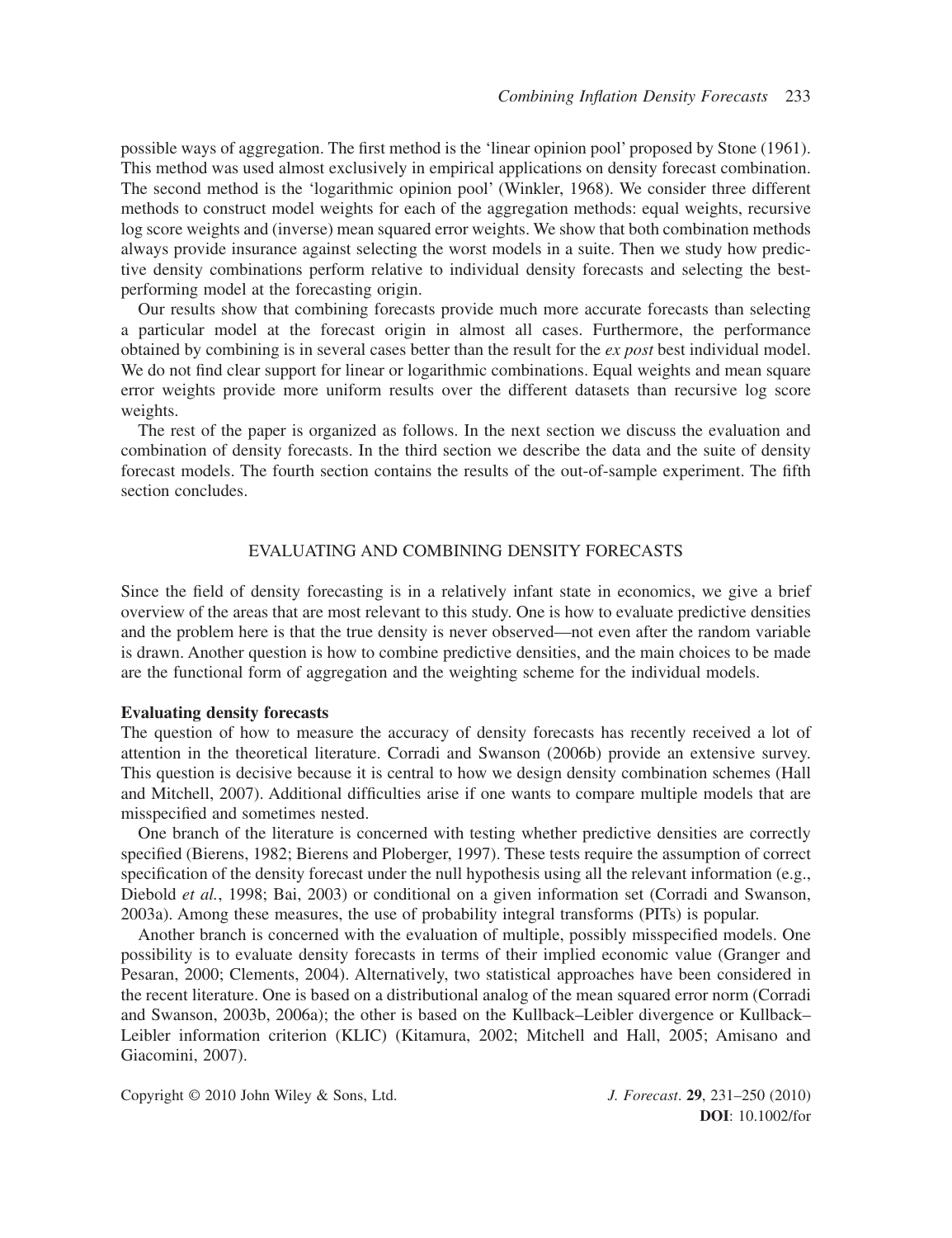The measure of distributional accuracy introduced by Corradi and Swanson (2003b, 2006a) is attractive because of its analogy to the usual mean squared error norm in point forecasting. One problem is the dependence on a benchmark density which might be difficult to justify in our case unless one uses a nonparametric estimate, as in Li and Tkacz (2006).

On the other hand, measures based on the well-known KLIC can circumvent this problem. The KLIC is a sensible measure of accuracy since it chooses the model which on average gives higher probability to events that have actually occurred. As argued by Mitchell and Hall (2005), the KLIC provides a unified framework for evaluating, comparing and combining density forecasts. Also, the KLIC can be related to other measures which have been used to evaluate density forecasts *ex post*, such as the PITs or Berkowitz's (2001) likelihood ratio tests. Measures in terms of the KLIC have also a Bayesian interpretation as the KLIC-best model is also the model with the highest posterior probability (Fernández-Villaverde and Rubio-Ramirez, 2004). For the i.i.d. case, Vuong (1989) suggests a likelihood ratio test for choosing the conditional density model that is closest to the true density in terms of the KLIC. The test was extended by Amisano and Giacomini (2007) to cover the case of dependent observations. Also Kitamura (2002) employs a KLIC-based approach to select between misspecified models.

Specifically, suppose *f* is the density of a real-valued, absolutely continuous random variable  $Y_t$ and we have a set of two densities  $f_i$ ,  $i = 1, 2$ , obtained from different models. We will call this set a *suite*, its elements *individual densities* and the underlying models *individual models*. The KLIC distance between  $f$  and  $f_i$  is defined as

$$
KLIC_i = \int f(y_t) \ln \frac{f(y_t)}{f_i(y_t)} dy_t
$$
  
= 
$$
E[\ln f(y_t) - \ln f_i(y_t)]
$$
 (1)

where *E* denotes the expectation. We assume here and in the following that all densities are strictly positive, i.e.,  $f(y) > 0$ ,  $f_i(y) > 0$  for all  $y \in \mathbb{R}$ . In order to compare the KLIC of  $f_1, f_2$  we only need to evaluate the last term of the expectation in (1). That is, the *expected logarithmic score* (ElnS):

$$
E \ln S_i = E[\ln f_i(y_t)] \tag{2}
$$

Thus, when  $\text{ElnS}_1 > \text{ElnS}_2$  then  $\text{KLIC}_1 < \text{KLIC}_2$ . Under some regularity conditions, a consistent estimate of (2) can be obtained from the average of the sample information,  $y_1, \ldots, y_T$ :

$$
\ln S_i = \frac{1}{T} \sum_{t=1}^{T} \ln f_i(y_t)
$$
 (3)

Therefore, we actually do not need to know f to compare  $f_1$  and  $f_2$  and we choose the model for which the expression in (3) is maximal. The last expression will be called (*average*) *logarithmic score* or simply *log score* (lnS) in the following.

With respect to density forecasts, we are usually interested in comparing densities conditional on different information sets instead of approximating a 'true' density. Let *ft*+*h*,*t*,*i* therefore denote a prediction of the density for  $Y_{t+h}$ ,  $h = 1, 2, \ldots$ , conditional on some information set available at date *t*. Density forecasts are also sometimes called *predictive densities*. Let  $y_{t+h}$  be the realization of  $Y_{t+h}$ and suppose that  $h$ -step-ahead density forecasts have been obtained starting at time  $T<sup>s</sup>$  and given a

Copyright © 2010 John Wiley & Sons, Ltd. *J. Forecast*. **29**, 231–250 (2010)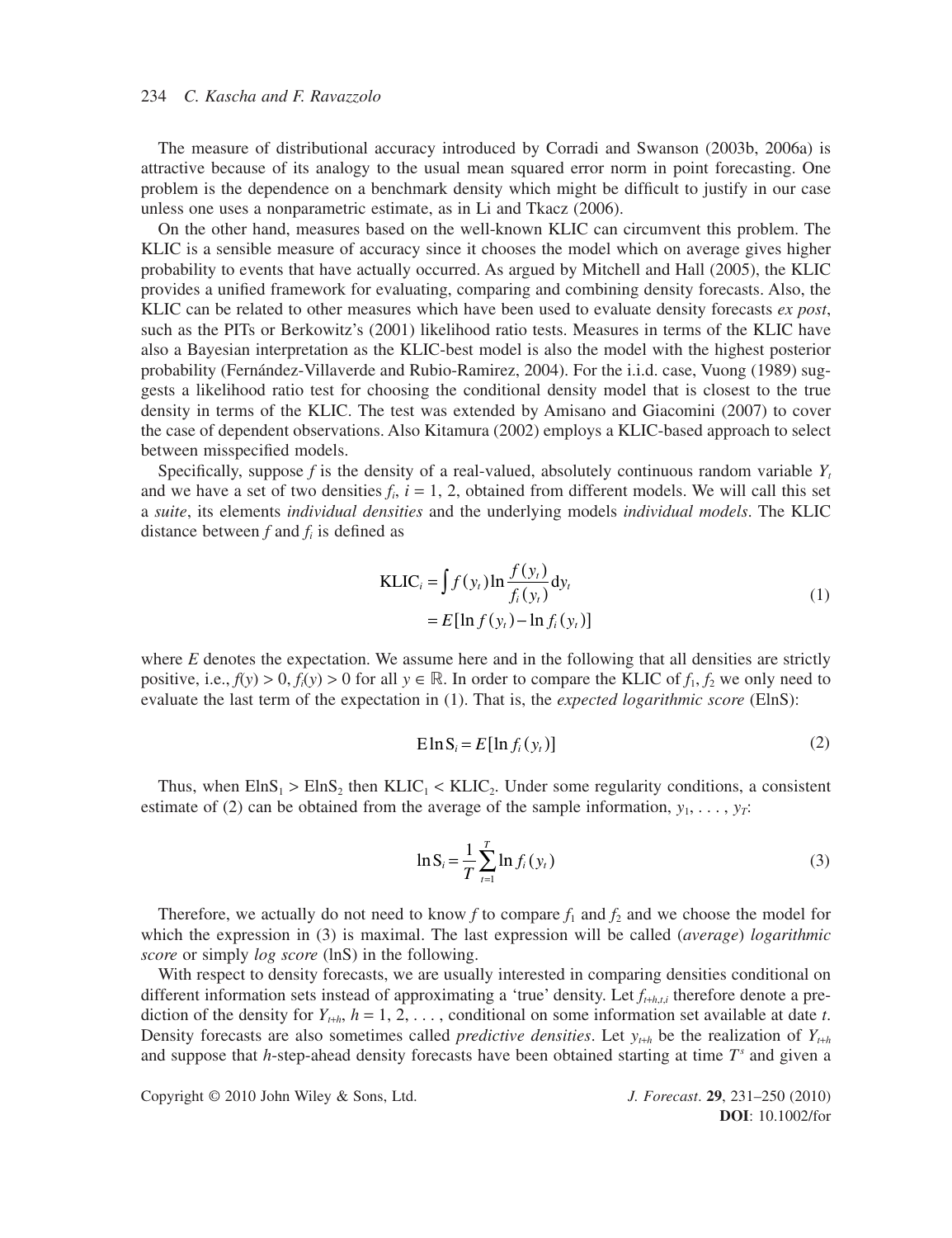total number of *T* observations. A measure of out-of-sample forecasting performance is the (out-of-sample) log score given by

$$
\ln S_{i,h} = \frac{1}{T - h - T^s + 1} \sum_{t = T^s}^{T - h} \ln f_{t + h,t,i}(y_{t + h})
$$
(4)

Models or combination schemes that are associated with a high average log score give a higher probability to events which have actually occurred (Hall and Mitchell, 2007). Therefore, (4) is our preferred measure of forecast accuracy.

#### **Combining density forecasts**

There are two elementary choices in combining predictive densities. One is the method of aggregation or functional form of combining. The other is the construction of the weights attached to the individual densities. Possible methods of aggregation are described in an early review of Genest and Zidek (1986). We consider two different functional forms: linear combination and logarithmic combination. To the best of our knowledge, these are the only popular approaches in the literature for the combination of predictive densities. Some alternative approaches to combination of predictive densities are, however, given in Hall and Mitchell (2004).

As before, we consider forecasting a real-valued random variable *Yt* that has a density. We consider *N* competitive, strictly positive, *h*-step-ahead density forecasts,  $\{f_{t+h,t,1}, \ldots, f_{t+h,t,N}\}$ , obtained using information up to time *t*. No other assumptions on the individual density forecasts are needed to ensure that the following combination methods actually yield densities. In particular, we are not restricted to Gaussian forecasts or linear models. The existence of  $E[\ln f_{t+h,t,i}(y_t)]$  is, however, assumed such that the comparison in terms of log scores is meaningful.

The easiest combination method is linear combination (Stone, 1961):

$$
f_{t+h,t}^{c}(y_{t+h}) = \sum_{i=1}^{N} \omega_{t+h,t,i} f_{t+h,t,i}(y_{t+h})
$$
\n(5)

where  $\omega_{t+h,t,i}$  are the corresponding weights. The weights have to be a convex linear combination; that is,  $0 \le \omega_{t+h,t,i} \le 1$  and  $\sum_{i=1}^{N} \omega_{t+h,t,i} = 1$  for all  $i = 1, \ldots, N$ , such that the resulting combination is indeed a density function.

An alternative way of combining densities is logarithmic combination:

$$
f_{t+h,t}^{C}(y_{t+h}) = \frac{\prod_{i=1}^{N} f_{t+h,t,i}^{a_{t+h,t,i}}(y_{t+h})}{\int \prod_{i=1}^{N} f_{t+h,t,i}^{a_{t+h,t,i}}(y_{t+h}) dy_{t+h}}
$$
(6)

where the non-negative weights are chosen as before such that the integral in the denominator exists. Winkler (1968) points out that the logarithmic opinion pool has a natural-conjugate interpretation. For example, consider the combination of normal densities with means and variances  $\mu_i$ ,  $\sigma_i$ ,  $i = 1, \ldots, N$ , respectively. Denote the transformed weights by  $\alpha_i = \omega_i / \sigma_i^2$  accordingly. The logarithmic pool is a normal density,  $N(\mu_c, \sigma_c^2)$ , with mean and variance given by  $\mu_c = \sum_{i=1}^{N} \alpha_i \mu_i / (\sum_{i=1}^{N} \alpha_i)$  and  $\sigma_c^2 = (\sum_{i=1}^{N} \alpha_i)^{-1}$ . Thus the logarithmic combination method retains the symmetry of the individual forecasts in this case.

Copyright © 2010 John Wiley & Sons, Ltd. *J. Forecast*. **29**, 231–250 (2010)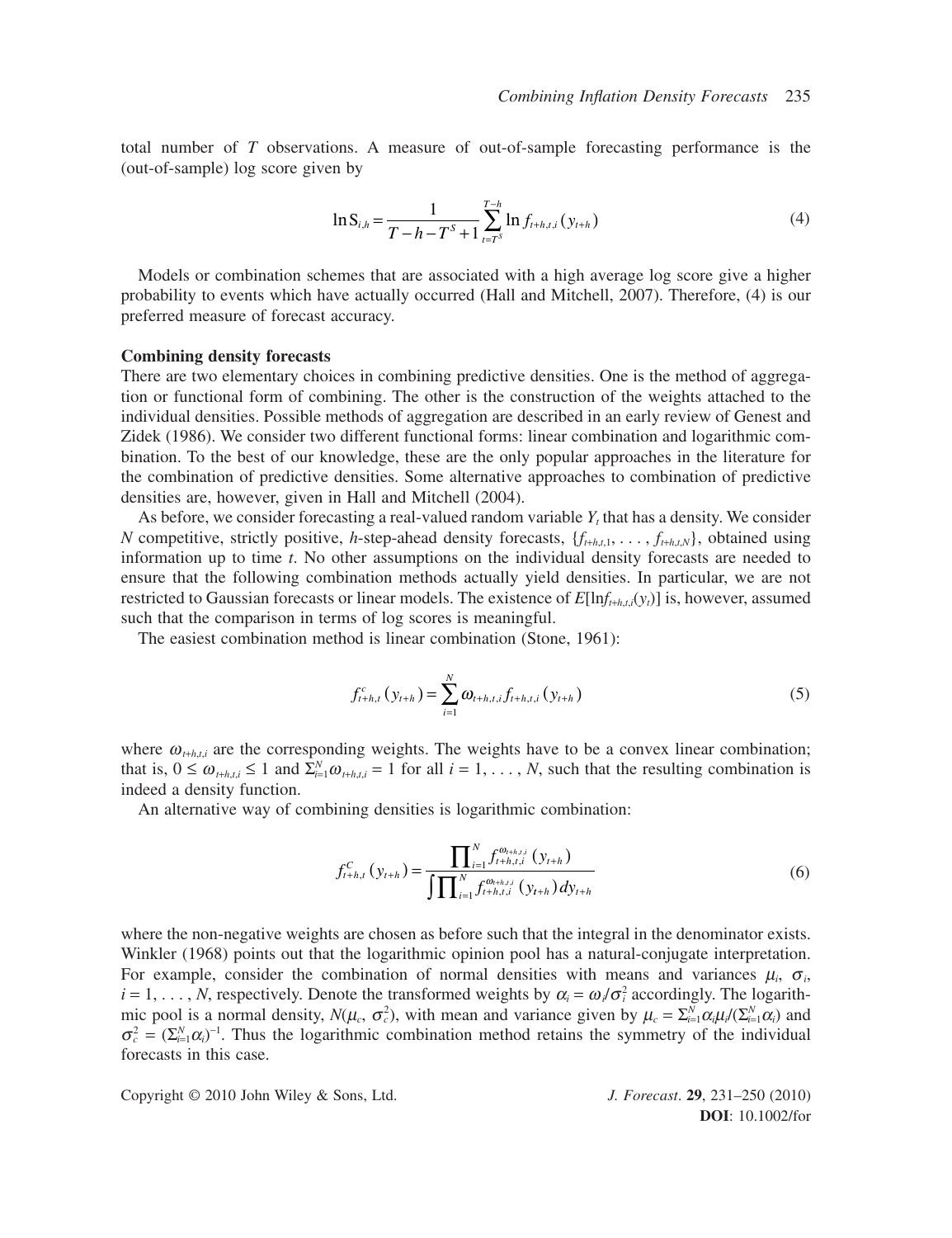An example in Figure 1 illustrates the main difference between the two aggregation schemes. Here, we combine two density functions of two normally distributed random variables with *N*(−2, 1) and  $N(2, 2)$ , respectively. The weight for each individual density is  $1/2$ . From the definition, it is immediately clear that the linear combination is typically multimodal. Logarithmic combination



Figure 1. Individual densities and density combinations using (a) linear and (b) logarithmic combination

Copyright © 2010 John Wiley & Sons, Ltd. *J. Forecast*. **29**, 231–250 (2010)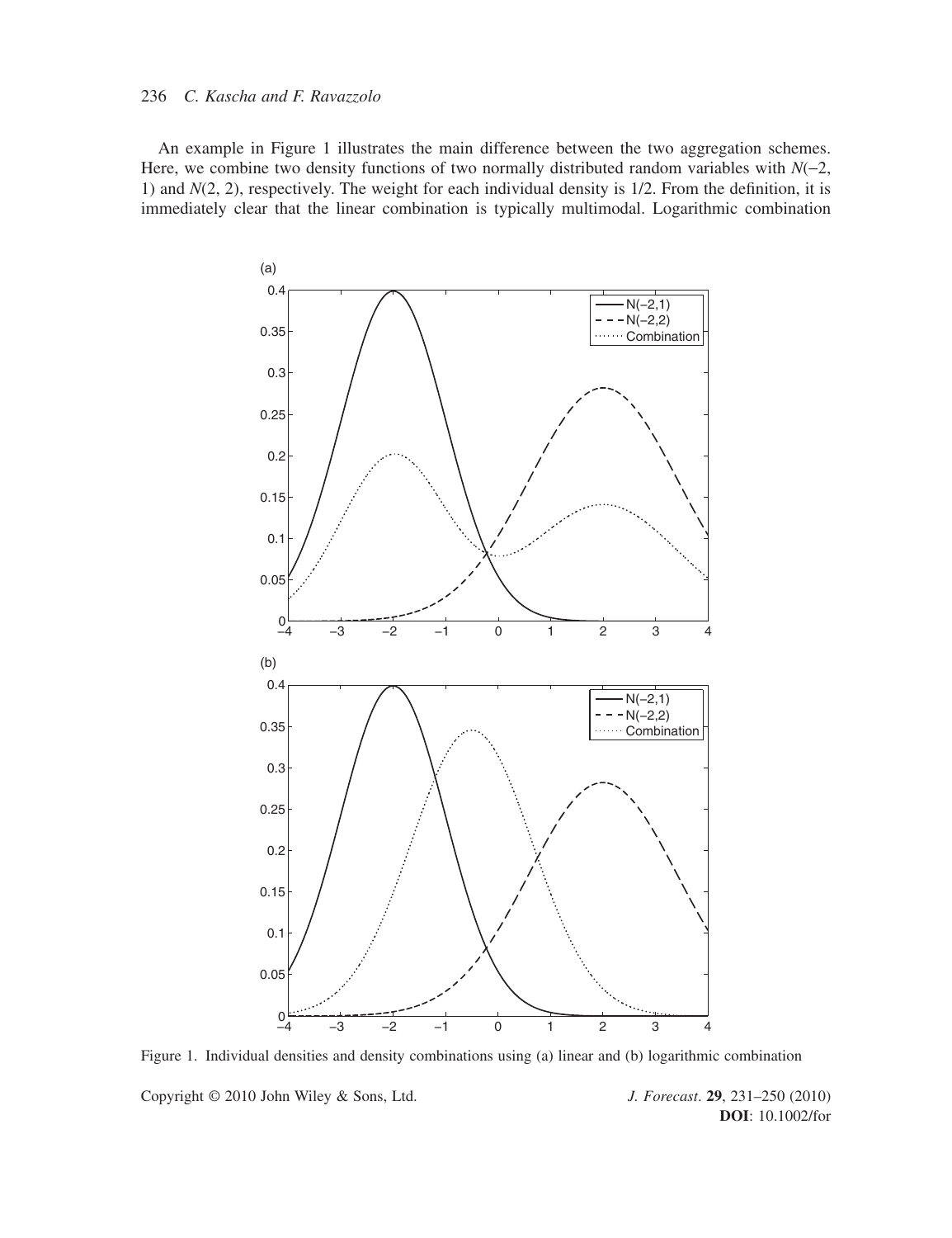yields again a density of a normally distributed random variable with mean −1/2 and variance 4/3, *N*(−1/2, 4/3). Furthermore, the linear combination is generally more dispersed than any of the individual densities. The same weighting scheme can therefore yield substantially different densities, depending on the functional form of aggregation.

Some reasons to combine density forecasts and to use the above schemes in particular have been given by Genest and Zidek (1986) in a decision-theoretic framework. Logarithmic combination has been put forward by Winkler (1968). Raftery *et al.* (1997) and Mitchell and Hall (2005) argue for linear combination in a Bayesian framework. However, Mitchell and Hall (2005) point out that using only approximative Bayesian weights might lead to worse density forecasts even in-sample.

Similar to Hendry and Clements (2004), one can show that the combination of forecasts with deterministic weights such as equal weights provides 'insurance' against selecting a bad model. This means that a combination of density forecasts with equal weights will never be worse than the worst individual forecast. Let  $f_1(y_{t+h})$ ,  $f_2(y_{t+h})$  be individual density forecasts obtained in some way. A forecaster combines both with weights  $\lambda$ ,  $1 - \lambda$ ,  $\lambda \in [0, 1]$  according to either (5) or (6). Suppose that forecast 1 is better than forecast 2 in terms of log score:

$$
E[\ln f_1(y_{t+h})] \ge E[\ln f_2(y_{t+h})]
$$
\n(7)

For the linear combination, we get for all  $y_{t+h} \in \mathbb{R}$ :

$$
\ln(\lambda f_1(y_{t+h}) + (1-\lambda)f_2(y_{t+h})) \ge \lambda \ln f_1(y_{t+h}) + (1-\lambda)\ln f_2(y_{t+h})
$$

because of the concavity of ln. Since the above relationship is true for all  $y_{t+h}$ , we have

$$
E[\ln(\lambda f_1(y_{t+h}) + (1-\lambda) f_2(y_{t+h}))] \ge \lambda E[\ln f_1(y_{t+h})] + (1-\lambda) \ln E[f_2(y_{t+h})],
$$
  
 
$$
\ge E[f_2(y_{t+h})]
$$

because  $\lambda$  is deterministic and (7). That is, the linear combination is never worse than the worst individual forecast. For the logarithmic combination, we get for all  $y_{t+h}$ :

$$
\ln \frac{f_1^{\lambda}(y_{t+h}) f_2^{1-\lambda}(y_{t+h})}{\int f_1^{\lambda}(y_{t+h}) f_2^{1-\lambda}(y_{t+h}) dy_{t+h}} \geq \lambda \ln f_1(y_{t+h}) + (1-\lambda) \ln f_2(y_{t+h})
$$

$$
- \ln \int \lambda f_1(y_{t+h}) + (1-\lambda) f_2(y_{t+h}) dy_{t+h}
$$

where we use the fact that for all  $x_1, x_2 \in \mathbb{R}$ ,  $x_i > 0$  and  $\lambda \in [0, 1]$  it holds that  $x_1^{\lambda} x_2^{1-\lambda} \leq \lambda x_1 + (1 - \lambda)x_2^{1-\lambda}$  $\lambda$ )*x*<sub>2</sub> (Jensen's inequality). Therefore:

$$
\ln \frac{f_1^{\lambda}(y_{t+h}) f_2^{1-\lambda}(y_{t+h})}{\int f_1^{\lambda}(y_{t+h}) f_2^{1-\lambda}(y_{t+h}) dy_{t+h}} \geq \lambda \ln f_1(y_{t+h}) + (1-\lambda) \ln f_2(y_{t+h})
$$
  
-  $\ln[\lambda \int f_1(y_{t+h}) dy_{t+h} + (1-\lambda) \int f_2(y_{t+h}) dy_{t+h}],$   
=  $\lambda \ln f_1(y_{t+h}) + (1-\lambda) \ln f_2(y_{t+h})$ 

Copyright © 2010 John Wiley & Sons, Ltd. *J. Forecast*. **29**, 231–250 (2010)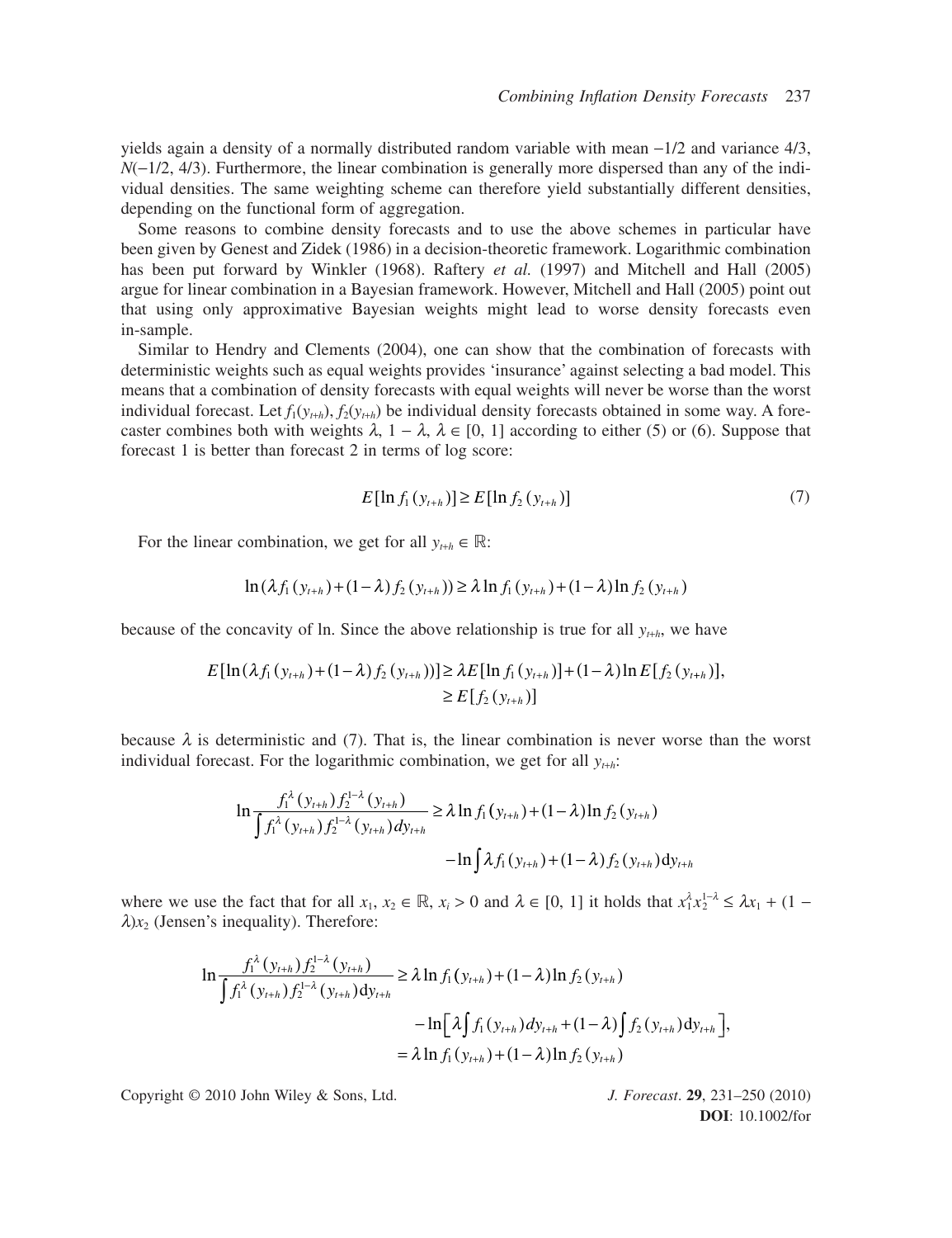Thus, combining provides insurance even in this case:

$$
E\left[\ln \frac{f_1^{\lambda}(y_{t+h})f_2^{1-\lambda}(y_{t+h})}{\int f_1^{\lambda}(y_{t+h})f_2^{1-\lambda}(y_{t+h})dy_{t+h}}\right] \geq \lambda E[\ln f_1(y_{t+h})] + (1-\lambda)\ln E[f_2(y_{t+h})],
$$
  

$$
\geq E[f_2(y_{t+h})]
$$

While equal weights provide insurance in the above sense, other weighting schemes might yield even better density combinations. We therefore consider several recent proposals in the emerging literature as well as the empirical evidence on the combination of point forecasts.

**Equal weights (EW):** Equal weights for combining densities have been proposed in the literature by Hendry and Clements (2004) and Wallis (2005). Formally,  $\omega_{t+h,t,i} = 1/N$  for all *t*, *h*, *i*.

**Recursive log score weights (RLSW):** A weighting scheme based on the out-of-sample performance of density forecasts are recursive log score weights as proposed in, for example, Jore *et al.* (2008). The weights for the *h*-step-ahead density combination take the form:

$$
\omega_{t+h,t,i} = \frac{\exp\left[\sum_{\tau=t}^{t-h} \ln f_{\tau+h,\tau,i}(y_{\tau+h})\right]}{\sum_{k=1}^{N} \exp\left[\sum_{\tau=t}^{t-h} \ln f_{\tau+h,\tau,k}(y_{\tau+h})\right]}
$$
(8)

where  *is the beginning of the evaluation period and is taken as fixed. The weights can be regarded* as derived in a Bayesian framework to approximate the models' posterior probabilities (Mitchell and Hall, 2005).

**Mean squared error weights (MSEW):** In point forecast combination, weights are often derived by the models' relative inverse mean squared prediction error (MSPE) performances computed over a window of previous observations. These are not 'optimal' weights in a linear framework as MSPE weights ignore the correlation structure between forecasts (Granger and Ramanathan, 1984). However, these weights tend to outperform more sophisticated weighting schemes as the correlation matrix of the forecast errors is quite difficult to estimate. The weights for the *h*-step-ahead density combination take the form

$$
\omega_{t+h,t,i} = \frac{1/\text{MSPE}_{t+h,t,i}}{\sum_{k=1}^{N} 1/\text{MSPE}_{t+h,t,k}},
$$
\n
$$
\text{MSPE}_{t+h,t,i} = \frac{1}{t-h-t+1} \sum_{\tau=t}^{t-h} (y_{\tau+h} - \mu_{\tau+h,\tau,i})^2
$$
\n(9)

where  $\mu_{\tau+h,\tau,i}$  denotes the mean (or point) forecast of model *i* and *t* is again the beginning of the evaluation period.

**Selection (SELEC):** Selecting the best model is the obvious alternative to combining and therefore we also describe how we implement selection in this section. It is natural to assume that a forecaster

Copyright © 2010 John Wiley & Sons, Ltd. *J. Forecast*. **29**, 231–250 (2010)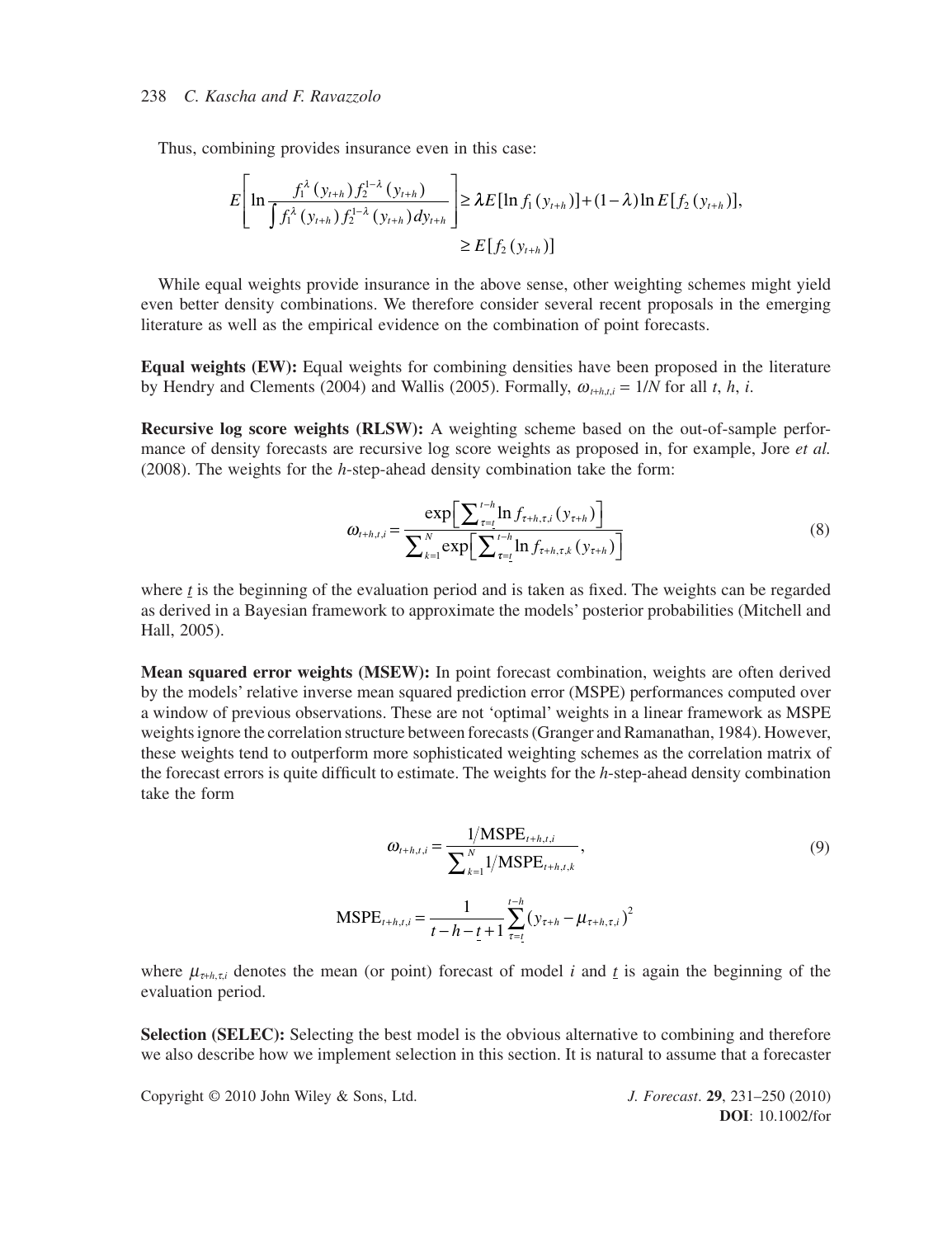*if* he has to select one model chooses the model that performed best in the past. Since we are interested in predictive densities the relevant criterion is the average log score for a given horizon. We apply two selection strategies: the first is based on the evaluation of an expanding window of observations (SELEC\_ew), while the second is based on the evaluation of a moving window of the last 10 observations (SELEC\_mw). It is less interesting to compare the performance of the combination methods to the performance of each individual model *ex post* because this kind of comparison ignores the model uncertainty at the time forecasts are made. Note that the way we select models is related to the standard AIC criterion based on the predictive likelihood.

## DATA AND MODELS

### **Data**

We take inflation density forecasting as a relevant example to evaluate different ways of combining predictive densities. For each country, there is a sample of available observations,  $x_1, \ldots, x_T$  of size *T* and  $x_t$  is a vector of observations including the price level series  $p_t$ . We are interested in forecasting quarter-to-quarter inflation measured by the quarterly log change,  $\pi_t = \Delta_1 \ln p_t = \ln p_t - \ln p_{t-1}$ . We consider the Personal Consumption Expenditure (PCE) index for the USA, Consumer Price indices (CPI) for the UK and New Zealand and the Norwegian core CPI.<sup>1</sup> The set of potential predictors contains a quarterly M2 money measure  $(M1$  in the case of New Zealand),  $M<sub>t</sub>$ , a 3-month quarterly interest rate,  $i_t$ , a quarterly output measure,  $y_t$ , and a quarterly unemployment rate,  $ur_t$ . We use real output as a measure of US GDP. Quarterly real GDP series are used for the other three countries. We use seasonally unadjusted series apart from the New Zealand production and unemployment series. Also, we abstract from the real time aspects and use the latest available vintage for simplicity. Data sources can be found in the Appendix.

We start to compute individual forecasts 1 to *h* steps ahead beginning at time *t*. At time  $T = t +$ 10 we start to compute forecasts also for the combination methods using information on the out-ofsample performance of the individual models for  $\underline{t} + h$  to  $T<sup>s</sup>$ . The evaluation period for all models and combinations is, depending on the horizon,  $T + h$  to  $T - 8 + h$ , since 8 is the maximal forecasting horizon. The following graph illustrates our approach:



The used data spans from 1960Q1 to 2007Q3 for the USA, from 1978Q1 to 2007Q2 for the UK, from 1979Q2 to 2007Q3 for Norway and from 1981Q1 to 2008Q1 for New Zealand. Table I provides information on the evaluation period.

<sup>&</sup>lt;sup>1</sup>We focus on core CPI for Norway as energy prices have a dominant role in the Norwegian CPI. Norwegian energy prices in turn are affected largely by weather conditions.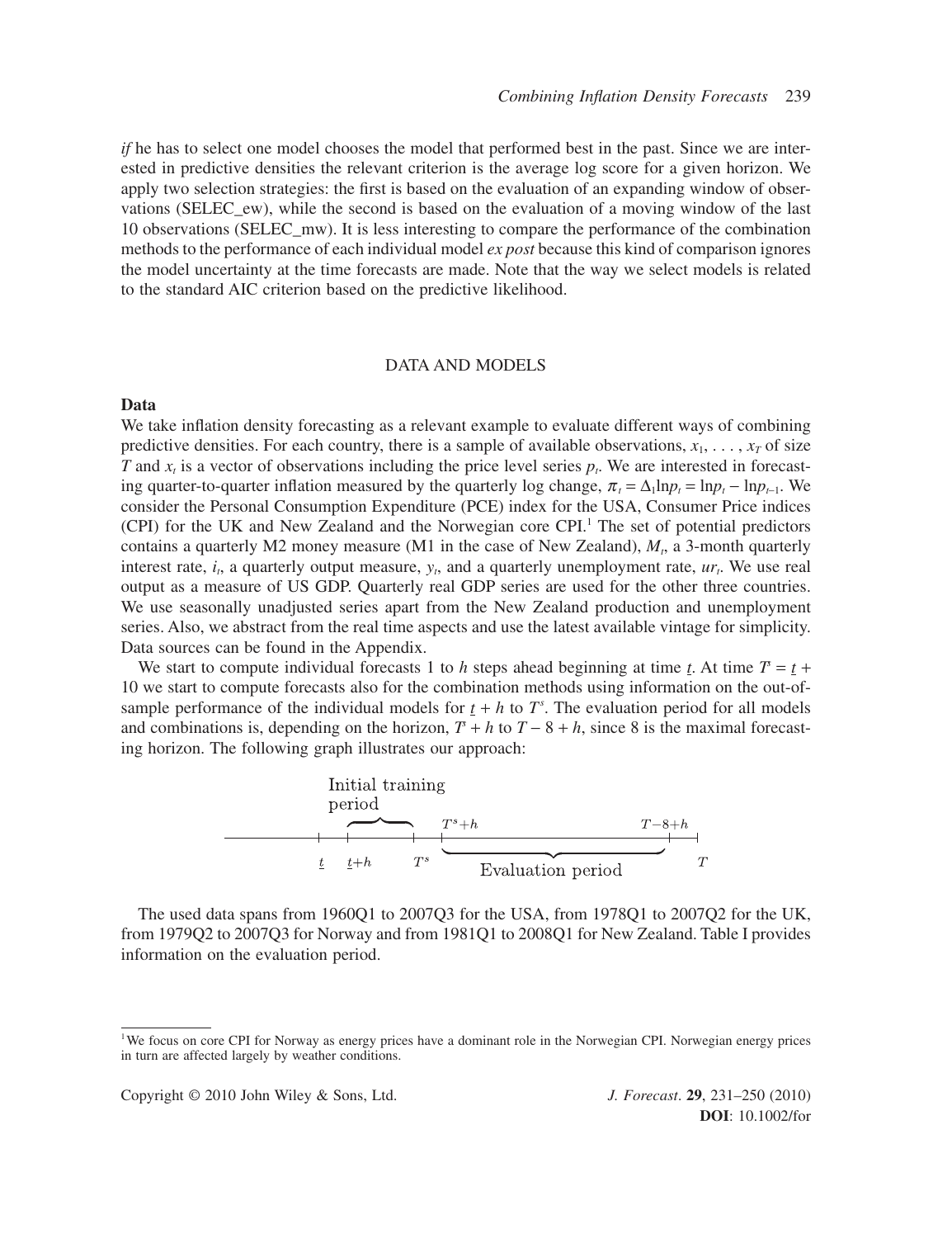#### **Models and forecasting**

The model suite is composed of a set of univariate and multivariate specifications. The univariate models may in part be justified as simple 'forecasting devices' as in Clements and Hendry (2006). The multivariate models comprise two Philips curve-type models and different vector autoregressive (VAR) and vector autoregressive moving-average (VARMA) models that contain variables usually considered in the literature on forecasting inflation. We limit ourselves to linear models even though the focus on density forecasts gives scope to nonlinear models. The reason is that the evidence on the forecasting performance of nonlinear models is decidedly mixed (see, for example, Marcellino, 2004, 2008). We therefore leave a comparison of forecasts resulting from linear and nonlinear models for future research. UK and Norwegian data display seasonality, while US and New Zealand data do not. Therefore we construct two model suites taking this difference into account. The complete list of models is given in Table II.

Some comments are in order here. First, we do not claim that the model suites are optimal. We do claim, however, that they represent a collection of reasonable models that might be used in a real-world application. Second, a glance at Table II reveals that some choices such as the lag lengths are quite ad hoc. However, the focus is not on finding the best possible specification for each individual model. The question we ask is: How do different forms of density combinations perform *given* a set of realistic models? Third, using a similar suite of models for different datasets is disputable. On the one hand, it might be more realistic to work out a specific model suite for every country. On the other hand, this strategy lessens to some extent the dependence of the results on a particular model suite and makes the findings more comparable across datasets.

All models are linear and most are estimated by least squares regressions using a moving window of the last *m* observations. Exceptions are the univariate moving-average (MA) and the VARMA models. The MA models are estimated using the Time Series 4.0 package in GAUSS and the VARMA models using the algorithm of Hannan and Kavalieris (1984). We apply iterative forecasting, and we compute density forecasts using a normal approximation assuming knowledge of coefficients and the entire history of the time series. Since all models are linear, we can express the inflation series  $\pi_t$  as a function of past errors and initial values as

$$
\pi_{t} = \sum_{i=0}^{t-1} \phi_{i} \varepsilon_{t-i} + \pi, \, \varepsilon_{t} \sim \text{i.i.d.} N(0, \sigma^{2})
$$

where  $\pi$  summarizes the initial conditions. Assuming that the past errors and coefficients are known, the conditional expectation corresponds to the point forecast  $\pi_{t+h,t} = \sum_{i=h}^{t-1} \phi_i \varepsilon_{t+h-i} + b\pi_0$ , and the forecast error is  $\pi_{t+h} - \pi_{t+h,t} = \sum_{i=0}^{h-1} \phi_i \varepsilon_{t+h-i}$ . It follows that the forecast error variance is given by  $\sigma^2(h) = E[(x_{t+h} - x_{t+h,t})^2] = \sigma^2 \sum_{i=0}^{h-1} \phi_i^2$ . The predictive density given by any of the models in the suite is therefore normally distributed with mean given by the usual point forecast and variance given by the above expression,  $N(\pi_{t+h,t}, \sigma^2(h))$ . Even though parameter estimation uncertainty is not taken into account when deriving the models' predictive densities, this approximation is still useful since our focus is decidedly on the combination of a given set of forecasts. Note in particular that the actual forecast errors in the empirical applications will in general not be i.i.d. normally distributed errors, in contrast to the assumptions made above. A more elaborate approach that also takes parameter estimation uncertainty into account would have to resort to simulation techniques as, for example, in Kilian (1998). This topic, however, is left for future research.

Copyright © 2010 John Wiley & Sons, Ltd. *J. Forecast*. **29**, 231–250 (2010)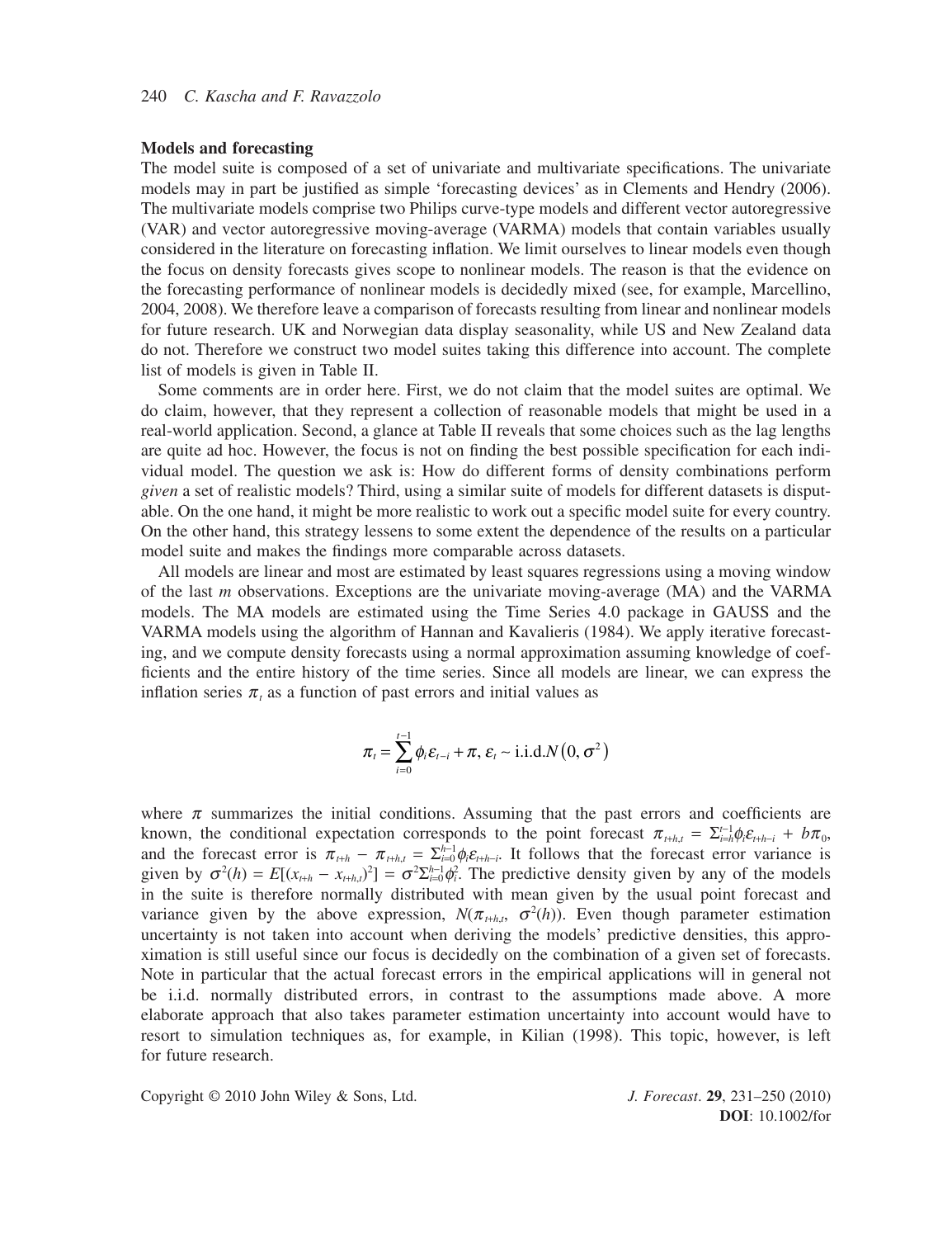

Figure 2. Cumulative log scores. The graphs show the inflation series (solid lines) and the cumulative difference between the log scores of the logarithmic combination with equal weights and selection (dashed lines): (a) USA; (b) UK; (c) Norway; (d) New Zealand

#### RESULTS

The results of the out-of-sample evaluation are summarized in Figures 2 and 3 and in Tables III–VI. We focus here on one-, four- and eight-step-ahead density forecasts. Out-of-sample forecasting performance is measured both in terms of the average log score, lnS, and root mean square prediction error (RMSPE). We focus mainly on the lnS. Tables III–VI tabulate the out-of-sample forecasting performance of the individual models, the combination schemes and the selection strategy for each of the four countries. An explanation of the acronyms for the individual models is given in Table II.

We apply the test of equal accuracy of two density forecasts given in Mitchell and Hall (2005). Suppose there are two density forecasts,  $f_{t+h,t,1}(y_{t+h})$  and  $f_{t+h,t,2}(y_{t+h})$ , and consider the loss differential

$$
d_{t+h} = \ln f_{t+h,t,1} (y_{t+h}) - \ln f_{t+h,t,2} (y_{t+h})
$$

Copyright © 2010 John Wiley & Sons, Ltd. *J. Forecast*. **29**, 231–250 (2010)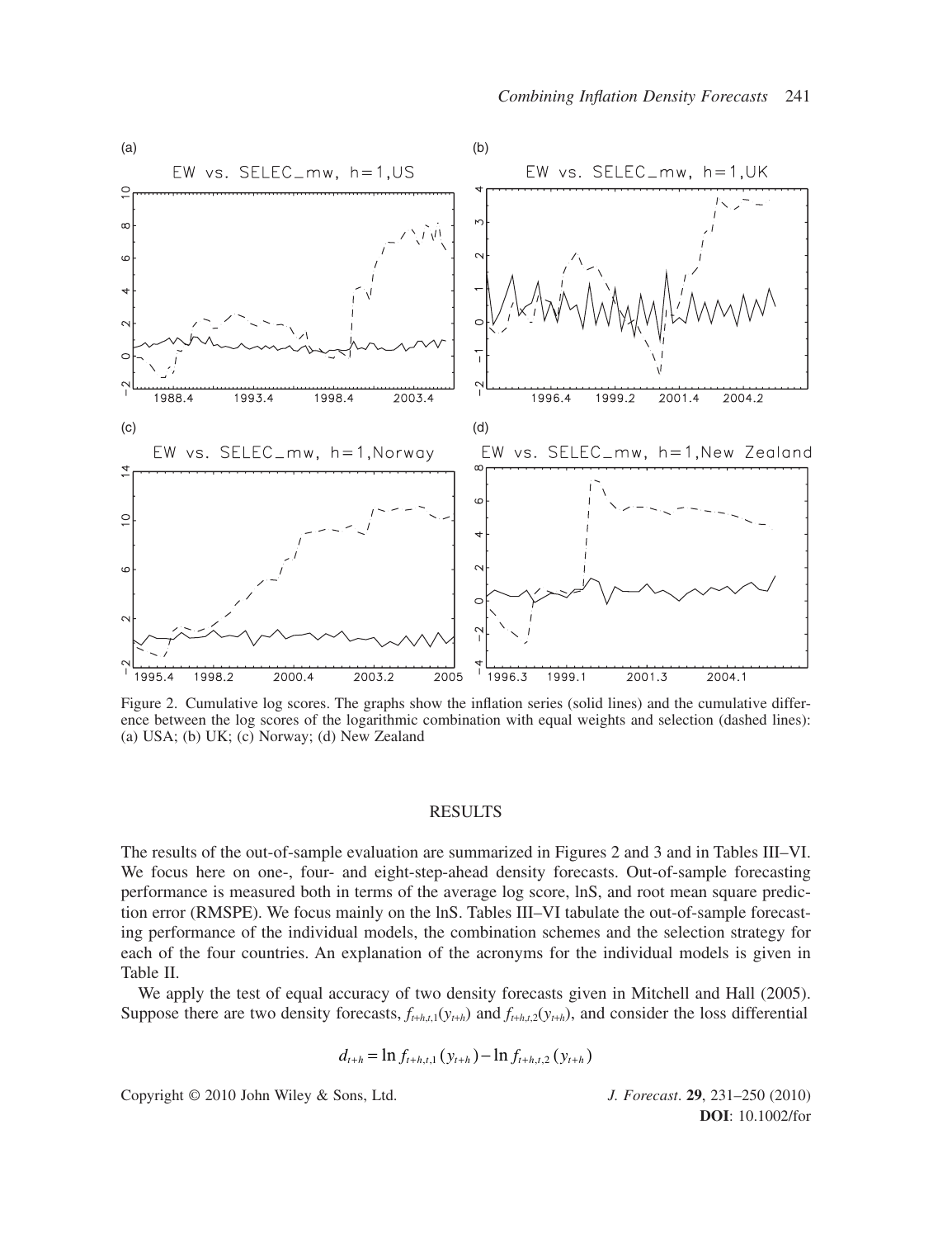

Figure 3. USA excluding AR4D1 and IMA1D1. The graph shows the US inflation series (solid line) and the cumulative difference between the log scores of the logarithmic combination with equal weights and selection (dashed line) when AR4D1 and IMA1D1 are excluded from the model suite

The null hypothesis of equal accuracy is  $\mathcal{H}_0$ :*E*( $d$ <sub>*t*+*h*</sub>) = 0. The sample mean,  $\bar{d}$ <sub>*t*+*h*</sub>, has under appropriate assumptions the limiting distribution  $\sqrt{T}(\overline{d}_{t+h} - d_{t+h}) \to N(0, \Omega)$ . We compare the density forecasts resulting from different combinations to the one resulting from selection based on a moving window of observations. In our application, Tables III–VI show that differences are often statistically significant, excluding the UK case.

The results for the individual models show that there is a close relation between a model's average lnS and its RMSPE. Models with the highest lnS often have the lowest or one of the lowest RMSPE. The relationship is, however, not one-to-one. For example, for all horizons in the case of Norway, there are some models, both univariate and multivariate specifications, that provide good point forecasts but yield poor density forecasts. As in Stock and Watson (2007), the IMA1D1 model performs very well in terms of RMSPE and lnS for the US inflation series. However, the same model (in fourth differences) performs poorly for other datasets such as for UK data. Some of the multivariate models generate good predictive densities. The VAR2D1 pi is the best model among the VARs in the case of the USA, the VAR2D4\_pi in the case of Norway and the SVAR4D1\_py in the case of the UK. In the case of New Zealand, the evidence over horizons is more in favor of trivariate VARs.

Selecting the best model at the forecast origin is generally difficult and can lead to quite inaccurate density forecasts. The moving window approach, SELEC\_mw, is more accurate for the USA, the UK and New Zealand than SELEC\_ew. But only in the cases of the USA and the UK, both at forecast horizons  $h = 4$ , does SELEC mw perform better than the best individual model. For  $h = 1$  with Norwegian data, SELEC ew yields forecasts as accurate as the best individual model: RWD4. In all the other cases, there are several models and combination schemes that perform better. Results are qualitatively similar in terms of point forecast accuracy. Therefore our results suggest that it is quite difficult to select the best individual model at the forecast origin and findings depend on the evaluation window that is applied.

Copyright © 2010 John Wiley & Sons, Ltd. *J. Forecast*. **29**, 231–250 (2010)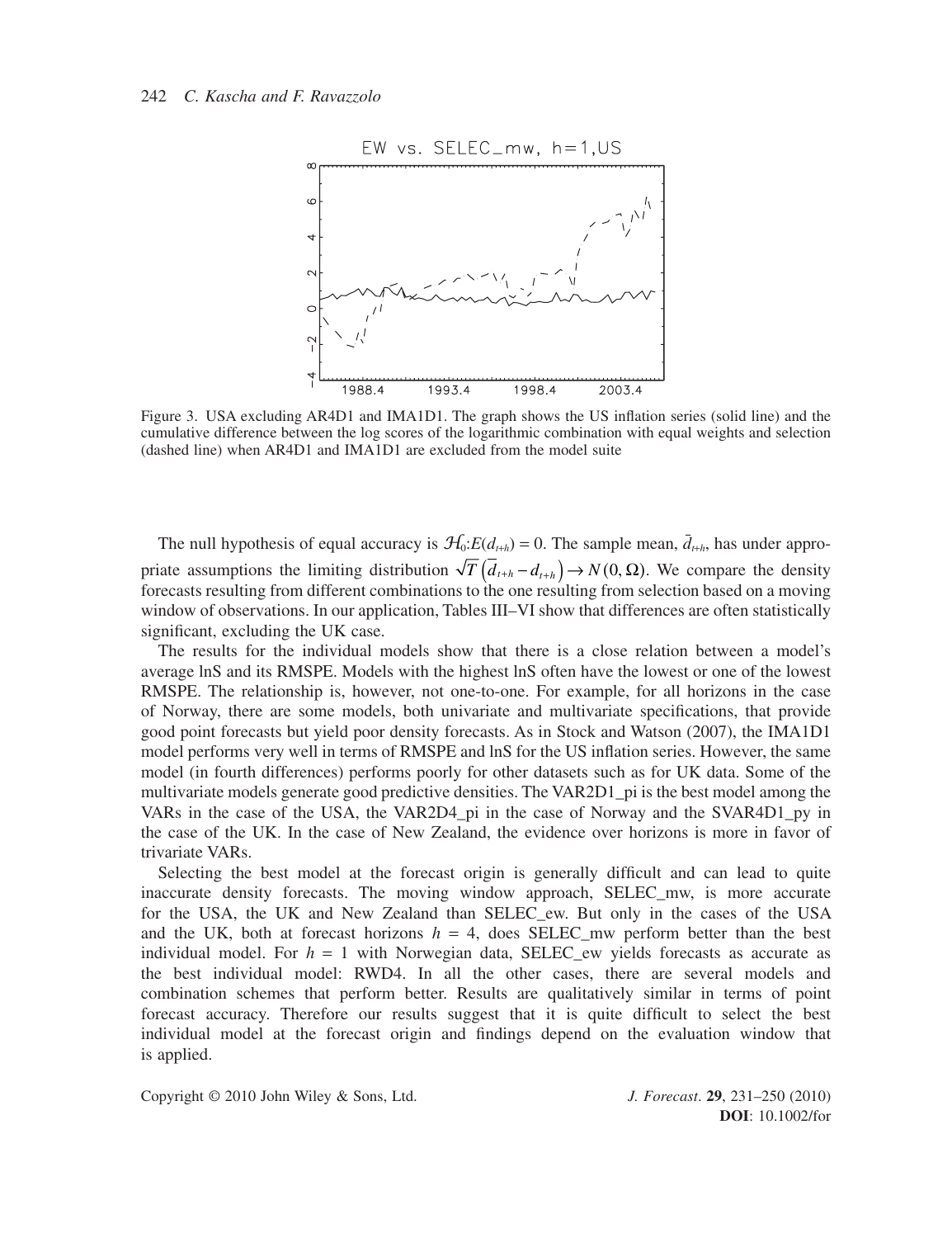The results for the combination schemes are given in the lower part of the tables. Combined forecasts dominate the individual models' forecasts in several, but not all, cases. However, in 11 out of 12 cases there are at least two combination methods that provide higher lnSs than the selection strategy and only for the USA at forecast horizon  $h = 4$  does selection give the highest average lnS. Therefore combining is a 'safe' approach to minimize density forecast errors and seems preferable to selecting a model. The evidence in favor of combining is weaker when we measure forecast accuracy in terms of RMSPE. Combination schemes give the lowest RMSPE only in four cases and often only marginally.

Logarithmic combination with equal and MSE weights provides high lnSs. In 11 cases the lnSs of these combinations are higher than selection. They are the highest among all the competitors in six cases. Differences with linear pooling with the same weights are, however, minor. As in Jore *et al.* (2008), recursive log score weights give marginally more accurate forecasts than other weighting schemes for the USA. For the other countries, RLSW weights yield substantially worse forecasts than alternative schemes. While RLSW weights are explicitly based on past density forecast accuracy, the estimation of these weights is apparently rather difficult in small samples, in particular when there is high instability in the relative performance of the individual models, as in the case of New Zealand.

The tables give statistics over the full evaluation period but it is also interesting to investigate how different methods perform over time. In Figures 2 and 3 we compare the log scores of the logarithmic combination method with equal weights and selection. We choose the logarithmic combination with equal weights since this combination performs generally very well. As a performance measure over time we use cumulative log scores and we focus on  $h = 1$ . That is, we compute

$$
\text{ClnS}_t = \sum_{s=T^s}^t \ln f_{s+1,s,C}(y_{s+1}) - \ln f_{s+1,s,S}(y_{s+1})
$$

for  $t = T, \ldots, T - 8 + 1$ , and  $f_{s+1,s,C}$  and  $f_{s+1,s,S}$  are the density forecasts obtained from logarithmic combining and selection, respectively. Thus ClnS<sub>*t*</sub> increases when  $f_{t+1,t,C}$  turns out to be more accurate than  $f_{t+1,t,S}$ . Ideally, we would like to see that ClnS<sub>t</sub> increases steadily over time. This is roughly the case for Norway and New Zealand. For the USA and the UK, the pattern is less clear, even though combining is still superior on average. This is because IMA1D1 and AR4D1 perform much better than all other models in the suite for US data. Selecting the best (or the second best) model is therefore easier. When we exclude these two models from the suite, the plot is similar to the other ones (Figure 3). A similar result is found for UK data. This explains also why recursive log score weights perform so well for the USA. Assigning higher weights to dominant models is simpler in this case and improves forecast accuracy.

The presented results might still depend on the predetermined collection of individual forecasting models. Therefore we investigate the out-of-sample performance of the combination schemes and the selection strategy using different model suites. The models were chosen *ex post*, based on the results in Tables III–VI. We develop four exercises.<sup>2</sup> In the first exercise, the model suites are limited to the six best-performing models. In the second and third exercises, the model

<sup>&</sup>lt;sup>2</sup>The results of the robustness exercises are available upon request.

Copyright © 2010 John Wiley & Sons, Ltd. *J. Forecast*. **29**, 231–250 (2010)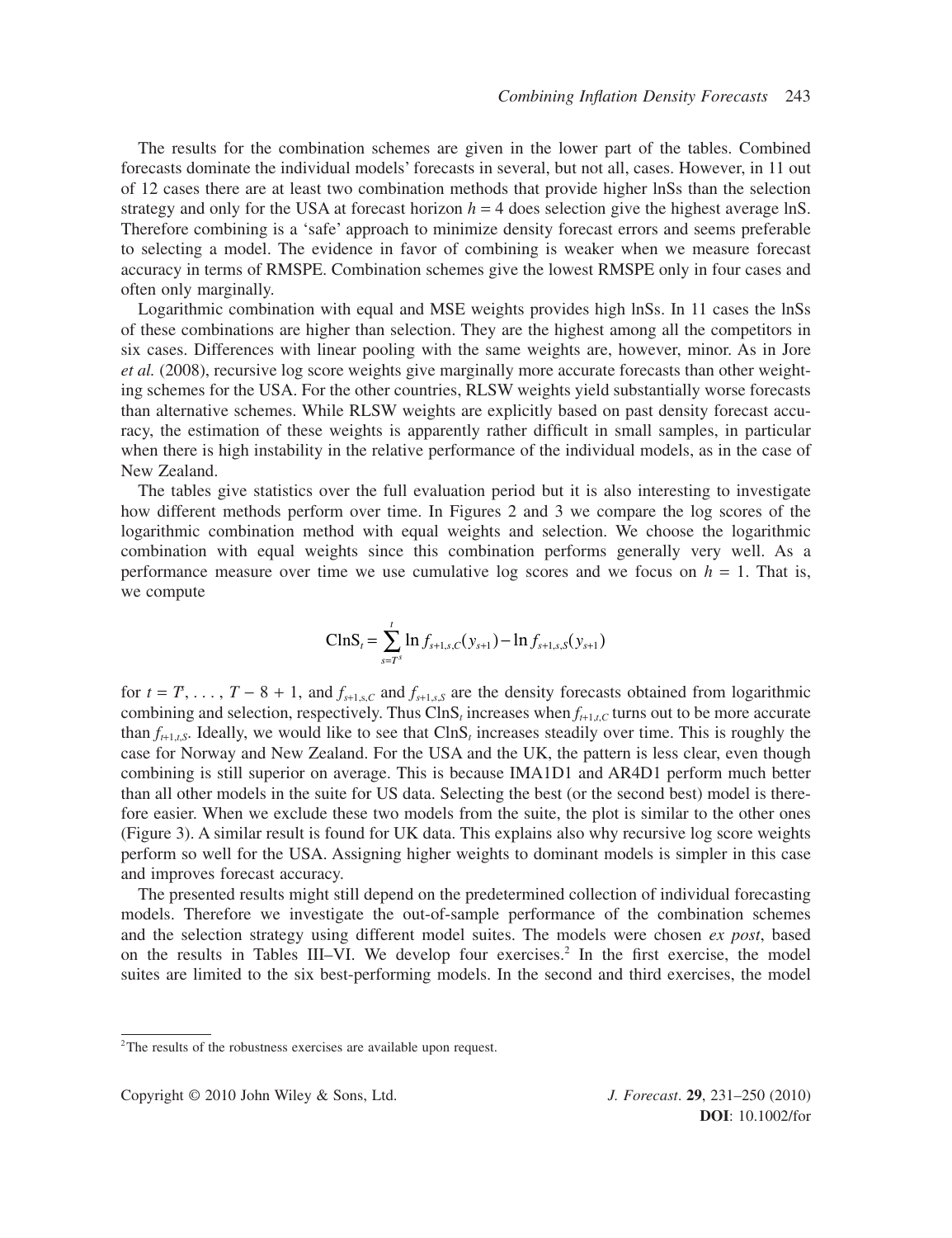suites contain two well-performing models for each country. While we choose models which are highly correlated in terms of RMSPE in the second exercise, we choose two well-performing but lowly correlated models in the third one. Finally, only the best and the worst model of each collection are used in the model suite. All these exercises potentially favor a selection strategy. Overall, we find that combination methods, even equal-weight schemes, are still performing well compared to selection. In sum, the exercises broadly confirm the results of the main out-of-sample evaluation.

#### **CONCLUSION**

This paper extends the empirical literature on combining inflation density forecasts by evaluating several aggregation schemes over four different datasets. We consider both different combination methods and weighting schemes. Linear and logarithmic combinations with equal weights, recursive log score weights and mean squared error weights are used to combine density forecasts from a set of univariate and multivariate models for US, UK, Norwegian and New Zealand inflation. Results are mainly evaluated in terms of average log score.

Combinations always provide relatively accurate forecasts and, as we show, provide insurance against selecting an inappropriate model. We find that combination schemes do not always beat the best individual models but almost always outperform a strategy which selects an individual model at the forecast origin based on past performance. We do not find strong evidence in favor of one combination method over the other. Equal weights and mean squared error weights were generally superior to recursive log score weights. Only in the case in which there were a small number of outstanding models in the suite did recursive log score weights yield competitive forecasts. Thus the success of this weighting scheme crucially depends on the degree of 'model uncertainty' in the overall suite of models.

Our study ignores some interesting issues which might be explored in the future. First, all models in the suite are linear. As the focus shifts from the usual MSE framework to density forecasts, there is a potential for mixtures of linear and nonlinear models. Second, we combine and evaluate density forecasts for each horizon separately. A promising line of research might be the joint evaluation of sequences of forecasts or 'forecasting paths'. Last but not least, we only evaluate a limited number of functional forms and weighting schemes. The development of other density aggregation schemes is another interesting topic for future research.

## APPENDIX: DATA AND MODELS

We collect US PCE from the NIPA accounts available from the Bureau of Economic Analysis, US GDP, M2 and the unemployment rate from the Federal Reserve Bank of Philadelphia's Real-Time Data Set for Macroeconomists, and US interest rates from the Federal Reserve Economic Data (FRED database). UK CPI, interest rates, money and unemployment rate are obtained from the OECD database, and UK GDP from EUROSTAT. Norwegian data are collected from Norges Bank's database and New Zealand data from the Reserve Bank of New Zealand database.

Copyright © 2010 John Wiley & Sons, Ltd. *J. Forecast*. **29**, 231–250 (2010)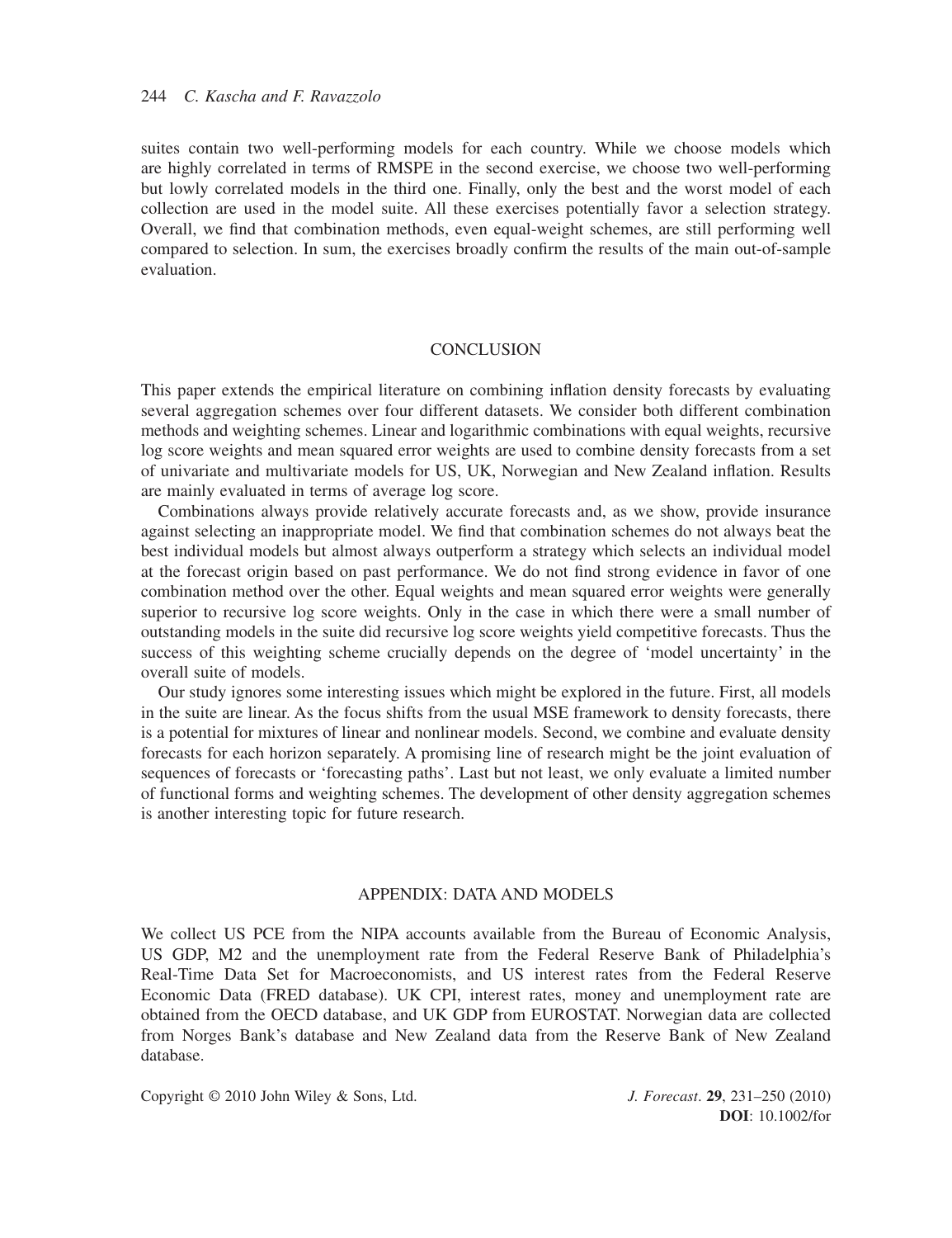|                                   | Sample                                                                   | Evaluation period                                                                                                                                                                                                                                            |                              |
|-----------------------------------|--------------------------------------------------------------------------|--------------------------------------------------------------------------------------------------------------------------------------------------------------------------------------------------------------------------------------------------------------|------------------------------|
| <b>USA</b><br>UK<br>Norway<br>NZ. | 1960 O1-2007 O3<br>1978 O1-2007 O2<br>1979 Q2-2007 Q3<br>1981 O1-2008 O1 | $(1986 \text{ Q}1 + \text{h}) - (07 \text{ Q}3 - 8 + \text{h})$<br>$(1994 \text{ O}1 + h) - (07 \text{ O}2 - 8 + h)$<br>$(1995 \text{ Q}3 + \text{h}) - (07 \text{ Q}3 - 8 + \text{h})$<br>$(1996 \text{ } Q2 + \text{h}) - (08 \text{ } Q1 - 8 + \text{h})$ | (79)<br>(46)<br>(41)<br>(37) |

Table I. Datasets

*Note*: The table reports the sample period, the forecasting evaluation period and, in parentheses, the number of evaluated forecasts for different countries.

Table II. Definitions of forecasting models

| Name                                               | Definition                                                                                                                                                    | Variables                                                                                                                              | m        |
|----------------------------------------------------|---------------------------------------------------------------------------------------------------------------------------------------------------------------|----------------------------------------------------------------------------------------------------------------------------------------|----------|
| USA and New Zealand<br>RWD1                        |                                                                                                                                                               |                                                                                                                                        |          |
| AR <sub>1</sub> D <sub>1</sub>                     | $\pi_i = \pi_{i-1} + \varepsilon_i$                                                                                                                           |                                                                                                                                        | 20<br>20 |
| AR <sub>4</sub> D <sub>1</sub>                     | $\pi_i = \mu + \alpha_1 \pi_{i-1} + \varepsilon_i$                                                                                                            |                                                                                                                                        | 40       |
| IMA <sub>1</sub> D <sub>1</sub>                    | $\pi_i = \mu + \alpha_1 \pi_{i-1} + \ldots + \alpha_4 \pi_{i-4} + \varepsilon_i$<br>$\pi_i = \pi_{i-1} + \varepsilon_i + \theta \varepsilon_{i-1}$            |                                                                                                                                        | 40       |
| $PC-Y$                                             | $\pi_{\scriptscriptstyle t+h} = \mu + \alpha(L)\pi_{\scriptscriptstyle t} + \beta(L)\Delta_1v_{\scriptscriptstyle t} + \varepsilon_{\scriptscriptstyle t+h}$  |                                                                                                                                        | 50       |
| PC-U                                               | $\pi_{\scriptscriptstyle t+h} = \mu + \alpha(L)\pi_{\scriptscriptstyle t} + \beta(L)\Delta_1ur_{\scriptscriptstyle t} + \varepsilon_{\scriptscriptstyle t+h}$ |                                                                                                                                        | 50       |
| VAR2D1_pm<br>VAR2D1_pi<br>VAR2D1_piy<br>VAR2D1_pmy | $\Delta_1 \mathbf{x}_t = \mu + A_1 \Delta_1 \mathbf{x}_{t-1} + A_2 \mathbf{x}_{t-2} + u_t$                                                                    | ${\bf x}_{i} = (p_{i}, M_{i})'$<br>${\bf x}_i = (p_i, i_i)'$<br>${\bf x}_t = (p_t, i_t, y_t)'$<br>${\bf x}_{i}=(p_{i},M_{i},\nu_{i})'$ | 50       |
| VARMA11D1_pm<br>VARMA11D1_pi                       | $\Delta_1 \mathbf{x}_t = \mu + A_1 \Delta_1 \mathbf{x}_{t-1} + u_t + M_1 u_{t-1}$                                                                             | ${\bf x}_{i} = (p_{i}, M_{i})'$<br>${\bf x}_t = (p_t, i_t)'$                                                                           | 50       |
| UK and Norway                                      |                                                                                                                                                               |                                                                                                                                        |          |
| RWD4                                               | $\pi_i^a = \pi_{i-1}^a + \varepsilon_i$                                                                                                                       |                                                                                                                                        | 20       |
| AR1D4                                              | $\pi_i^a = \mu + \alpha_1 \pi_{i-1}^a + \varepsilon_i$                                                                                                        |                                                                                                                                        | 20       |
| SAR <sub>2</sub> D <sub>1</sub>                    | $\pi_i = \mu + s_1 d_{1i} + s_2 d_{2i} + s_3 d_{3i}$<br>$+\alpha_1\pi_{t-1} + \alpha_2\pi_{t-2} + \varepsilon_t$                                              |                                                                                                                                        | 40       |
| IMA <sub>1</sub> D <sub>4</sub>                    | $\pi_i^a = \pi_{i-1}^a + \varepsilon_i + \theta \varepsilon_{i-1}$                                                                                            |                                                                                                                                        | 40       |
| $PC-Y$                                             | $\pi_{i+h}^a = \mu + \alpha(L)\pi_i^a + \beta(L)\Delta_i y_i + \varepsilon_{i+h}$                                                                             |                                                                                                                                        | 40       |
| $PC-U$                                             | $\pi_{\scriptscriptstyle t+h}^a = \mu + \alpha(L)\pi_{\scriptscriptstyle t}^a + \beta(L)\mu r_{\scriptscriptstyle t} + \varepsilon_{\scriptscriptstyle t+h}$  |                                                                                                                                        | 40       |
| VAR2D4_pm<br>VAR2D4_pi<br>VAR2D4_piy<br>VAR2D4_pmy | $\Delta_4 \mathbf{x}_t = \mu + A_1 \Delta_4 \mathbf{x}_{t-1} + A_2 \Delta_4 \mathbf{x}_{t-2} + u_t$                                                           | ${\bf x}_t = (p_t, M_t)'$<br>${\bf x}_i = (p_i, i_i)'$<br>${\bf x}_{i}=(p_{i}, i_{i}, v_{i})'$<br>${\bf x}_t = (p_t, M_t, v_t)'$       | 50       |
| SVAR4D1_py<br>SVAR4D1_pi                           | $\Delta_1 \mathbf{x}_t = \mu + s_1 d_{1t} + s_2 d_{2t} + s_3 d_{3t}$<br>$+A_1\Delta_1X_{t-1} + \ldots + A_4X_{t-4} + u_t$                                     | $Xt = (p_t, v_t)'$<br>${\bf x}_{t} = (p_{t}, i_{t})'$                                                                                  | 50       |

*Note*: The table shows the definitions of the forecasting models used in the suite together with the moving window of observations, *m*, that is used for estimation. In the table,  $π_t$  and  $π_t^q$  are quarter-to-quarter and year-to-year inflation, respectively;  $p_t$  is the price level,  $i_t$  is a short-term interest rate,  $M_t$  is a money measure,  $ur_t$  is the unemployment rate and  $y_t$  is an output measure. In the PC models,  $α(L) = α_1 + ... + α_p L^{p-1}$  and  $β(L) = β_1 + ... + β_q L^{q-1}$  are lag polynomials. Lag lengths are estimated using the BIC in the case of PC models with maximal order equal to four.

Copyright © 2010 John Wiley & Sons, Ltd. *J. Forecast*. **29**, 231–250 (2010)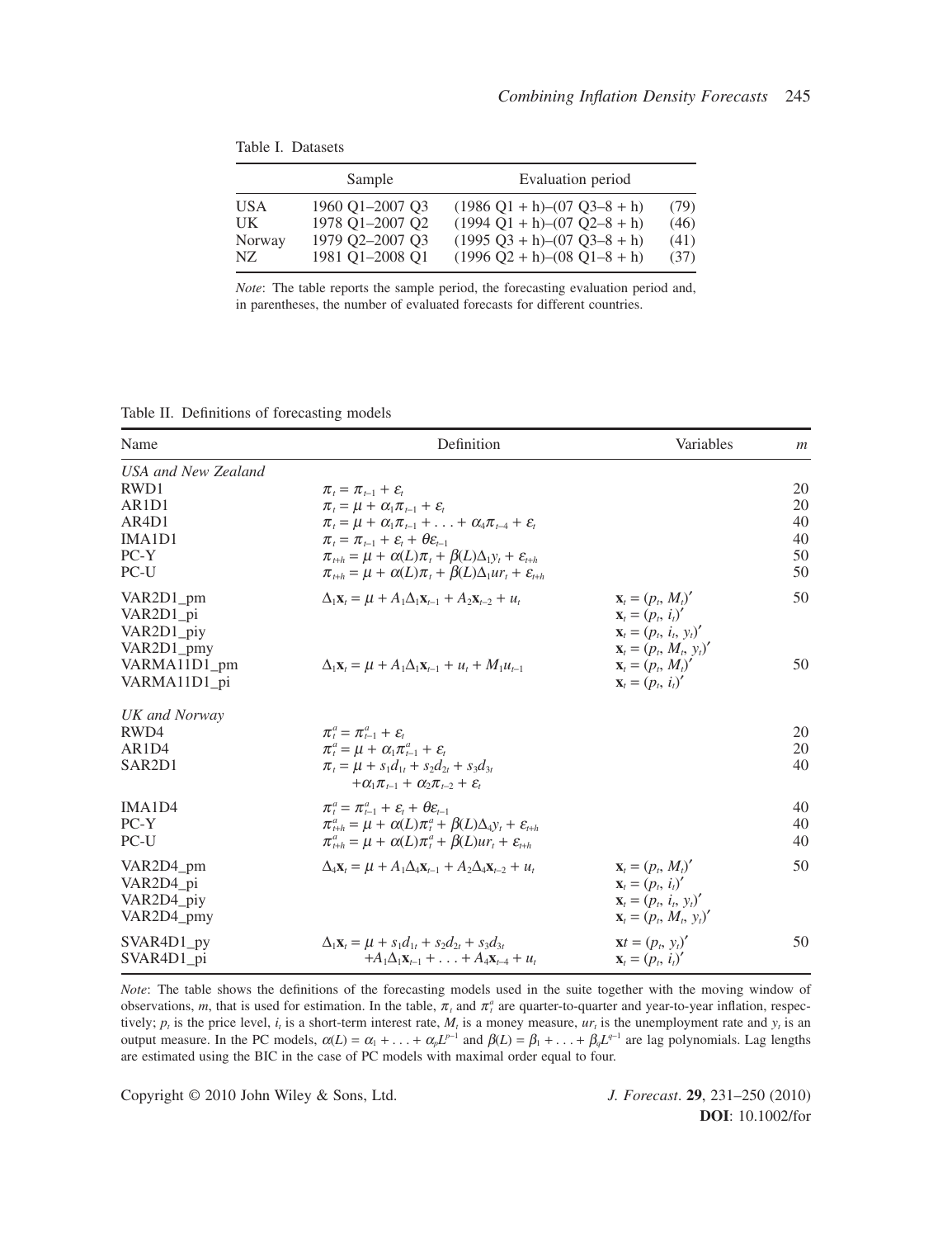#### APPENDIX B: RESULTS

|                                | $h=1$     |              |          | $h = 4$      | $h=8$      |              |
|--------------------------------|-----------|--------------|----------|--------------|------------|--------------|
|                                | lnS       | <b>RMSPE</b> | lnS      | <b>RMSPE</b> | ln S       | <b>RMSPE</b> |
| RWD1                           | $-0.005$  | 0.231        | $-0.259$ | 0.222        | $-0.586$   | 0.278        |
| AR <sub>1</sub> D <sub>1</sub> | $-0.035$  | 0.216        | $-0.123$ | 0.239        | $-0.346$   | 0.265        |
| AR <sub>4</sub> D <sub>1</sub> | 0.093     | 0.200        | 0.008    | 0.218        | $-0.336$   | 0.285        |
| IMA1D1                         | 0.167     | 0.196        | 0.052    | 0.210        | $-0.201$   | 0.265        |
| $PC-Y$                         | 0.061     | 0.214        | $-0.034$ | 0.214        | $-0.470$   | 0.288        |
| PC-U                           | 0.070     | 0.207        | $-0.024$ | 0.210        | $-0.484$   | 0.284        |
| VAR2D1_pm                      | $-0.015$  | 0.223        | $-0.187$ | 0.241        | $-0.392$   | 0.281        |
| VAR2D1_pi                      | 0.057     | 0.212        | $-0.165$ | 0.238        | $-0.391$   | 0.278        |
| VAR2D1_piy                     | 0.033     | 0.217        | $-0.178$ | 0.249        | $-0.388$   | 0.283        |
| VAR2D1_pmy                     | $-0.051$  | 0.230        | $-0.218$ | 0.259        | $-0.409$   | 0.295        |
| VARMA11D1_pm                   | $-0.000$  | 0.220        | $-0.266$ | 0.270        | $-0.466$   | 0.328        |
| VARMA11D1_pi                   | 0.039     | 0.209        | $-0.165$ | 0.244        | $-0.368$   | 0.293        |
| <b>Selection</b>               |           |              |          |              |            |              |
| SELEC ew                       | 0.097     | 0.199        | $-0.009$ | 0.226        | $-0.415$   | 0.286        |
| SELEC mw                       | 0.034     | 0.216        | 0.072    | 0.222        | $-0.291$   | 0.285        |
| Linear pooling                 |           |              |          |              |            |              |
| EW                             | 0.120     | 0.203        | $-0.042$ | 0.218        | $-0.278$   | 0.264        |
| <b>RLSW</b>                    | $0.155**$ | 0.195        | 0.018    | 0.222        | $-0.295$   | 0.280        |
| <b>MSEW</b>                    | 0.127     | 0.202        | $-0.020$ | 0.213        | $-0.246$   | 0.258        |
| Log. pooling                   |           |              |          |              |            |              |
| EW                             | 0.117     | 0.202        | $-0.014$ | 0.217        | $-0.250$   | 0.262        |
| <b>RLSW</b>                    | $0.142**$ | 0.195        | 0.014    | 0.221        | $-0.317$   | 0.277        |
| <b>MSEW</b>                    | 0.123     | 0.201        | 0.028    | 0.216        | $-0.186**$ | 0.259        |

Table III. Out-of-sample prediction performance, USA

*Note*: In the table lnS denotes the average log score, RMSPE denotes the root mean squared prediction error, and \* and \*\* indicate significant differences in performance between SELEC\_mw and the combination methods at the 90% and 95% level, respectively, according to the test of Mitchell and Hall (2005). See Table II for explanation of the model suite.

|  | Table IV. Out-of-sample prediction performance, UK |  |  |  |
|--|----------------------------------------------------|--|--|--|
|--|----------------------------------------------------|--|--|--|

|                                 |          | $h=1$        |          | $h = 4$      |          | $h=8$        |  |
|---------------------------------|----------|--------------|----------|--------------|----------|--------------|--|
|                                 | ln S     | <b>RMSPE</b> | ln S     | <b>RMSPE</b> | lnS      | <b>RMSPE</b> |  |
| Individual models               |          |              |          |              |          |              |  |
| RWD4                            | $-0.347$ | 0.298        | $-0.357$ | 0.295        | $-0.539$ | 0.340        |  |
| AR1D4                           | $-0.464$ | 0.325        | $-0.361$ | 0.302        | $-0.486$ | 0.343        |  |
| SAR <sub>2</sub> D <sub>1</sub> | $-0.450$ | 0.391        | $-0.375$ | 0.351        | $-0.550$ | 0.454        |  |
| IMA1D4                          | $-0.468$ | 0.314        | $-0.409$ | 0.295        | $-0.694$ | 0.340        |  |
| $PC-Y$                          | $-0.536$ | 0.316        | $-0.439$ | 0.361        | $-0.803$ | 0.606        |  |
| PC-U                            | $-0.477$ | 0.382        | $-0.399$ | 0.340        | $-0.700$ | 0.568        |  |
| VAR2D4_pm                       | $-0.542$ | 0.402        | $-0.487$ | 0.319        | $-0.764$ | 0.414        |  |
| VAR2D4_pi                       | $-0.459$ | 0.342        | $-0.483$ | 0.329        | $-0.778$ | 0.447        |  |
| VAR2D4_piy                      | $-0.457$ | 0.349        | $-0.476$ | 0.324        | $-0.779$ | 0.450        |  |
| VAR2D4_pmy                      | $-0.553$ | 0.422        | $-0.492$ | 0.327        | $-0.770$ | 0.426        |  |
| SVAR4D1_py                      | $-0.353$ | 0.351        | $-0.376$ | 0.358        | $-0.524$ | 0.420        |  |
| SVAR4D1_pi                      | $-0.408$ | 0.383        | $-0.392$ | 0.399        | $-0.660$ | 0.528        |  |

Copyright © 2010 John Wiley & Sons, Ltd. *J. Forecast*. **29**, 231–250 (2010)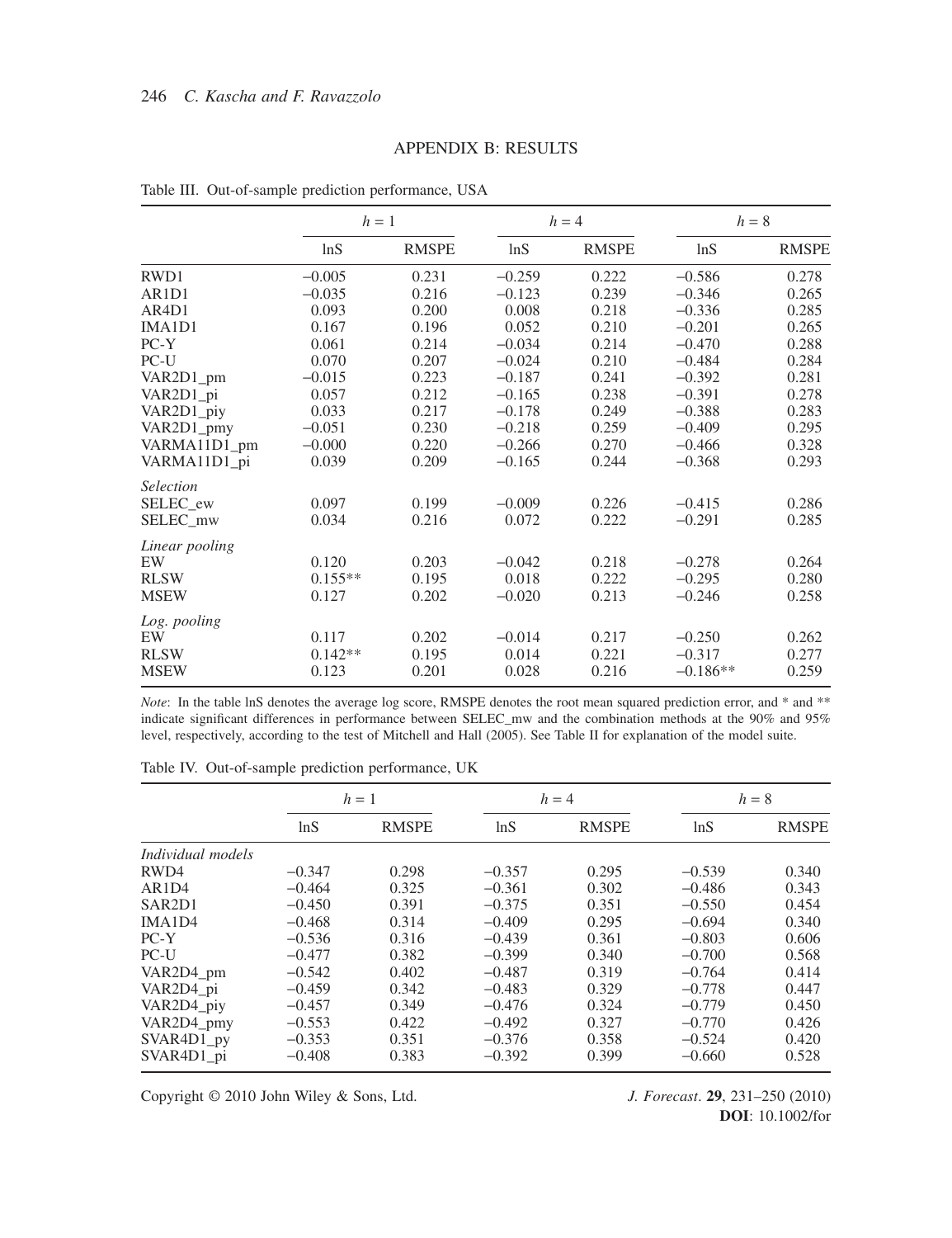|                         | $h=1$    |              | $h = 4$  |              | $h=8$    |              |
|-------------------------|----------|--------------|----------|--------------|----------|--------------|
|                         | lnS      | <b>RMSPE</b> | ln S     | <b>RMSPE</b> | ln S     | <b>RMSPE</b> |
| <i><u>Selection</u></i> |          |              |          |              |          |              |
| SELEC ew                | $-0.431$ | 0.390        | $-0.410$ | 0.339        | $-0.611$ | 0.412        |
| SELEC mw                | $-0.405$ | 0.368        | $-0.348$ | 0.338        | $-0.587$ | 0.415        |
| Linear pooling          |          |              |          |              |          |              |
| EW                      | $-0.391$ | 0.304        | $-0.374$ | 0.303        | $-0.608$ | 0.410        |
| <b>RLSW</b>             | $-0.416$ | 0.380        | $-0.386$ | 0.322        | $-0.582$ | 0.399        |
| <b>MSEW</b>             | $-0.381$ | 0.309        | $-0.370$ | 0.299        | $-0.610$ | 0.394        |
| Log. pooling            |          |              |          |              |          |              |
| EW                      | $-0.324$ | 0.303        | $-0.318$ | 0.303        | $-0.535$ | 0.425        |
| <b>RLSW</b>             | $-0.408$ | 0.378        | $-0.380$ | 0.324        | $-0.544$ | 0.420        |
| <b>MSEW</b>             | $-0.316$ | 0.311        | $-0.316$ | 0.300        | $-0.533$ | 0.405        |

# Table IV. *Continued*

*Note*: See note to Table III.

# Table V. Out-of-sample prediction performance, Norway

|                                 | $h=1$      |              | $h = 4$    |              | $h=8$      |              |
|---------------------------------|------------|--------------|------------|--------------|------------|--------------|
|                                 | lnS        | <b>RMSPE</b> | ln S       | <b>RMSPE</b> | ln S       | <b>RMSPE</b> |
| Individual models               |            |              |            |              |            |              |
| RWD4                            | $-0.165$   | 0.268        | $-0.163$   | 0.269        | $-0.347$   | 0.331        |
| AR1D4                           | $-0.464$   | 0.304        | $-0.472$   | 0.321        | $-0.720$   | 0.448        |
| SAR <sub>2</sub> D <sub>1</sub> | $-0.211$   | 0.267        | $-0.212$   | 0.264        | $-0.418$   | 0.297        |
| IMA1D4                          | $-0.216$   | 0.263        | $-0.190$   | 0.269        | $-0.381$   | 0.331        |
| $PC-Y$                          | $-0.232$   | 0.260        | $-0.330$   | 0.283        | $-.060$    | 0.405        |
| PC-U                            | $-0.241$   | 0.264        | $-0.453$   | 0.296        | $-0.862$   | 0.384        |
| VAR2D4_pm                       | $-0.243$   | 0.256        | $-0.227$   | 0.259        | $-0.354$   | 0.301        |
| VAR2D4_pi                       | $-0.189$   | 0.250        | $-0.193$   | 0.251        | $-0.361$   | 0.303        |
| VAR2D4_piy                      | $-0.241$   | 0.267        | $-0.200$   | 0.248        | $-0.370$   | 0.301        |
| VAR2D4_pmy                      | $-0.357$   | 0.275        | $-0.222$   | 0.256        | $-0.369$   | 0.299        |
| SVAR4D1_py                      | $-0.242$   | 0.248        | $-0.301$   | 0.246        | $-0.509$   | 0.300        |
| SVAR4D1_pi                      | $-0.213$   | 0.248        | $-0.282$   | 0.251        | $-0.488$   | 0.305        |
| Selection                       |            |              |            |              |            |              |
| SELEC ew                        | $-0.165$   | 0.268        | $-0.283$   | 0.278        | $-0.528$   | 0.332        |
| SELEC_mw                        | $-0.305$   | 0.259        | $-0.419$   | 0.280        | $-0.569$   | 0.315        |
| Linear pooling                  |            |              |            |              |            |              |
| EW                              | $-0.039$   | 0.236        | $-0.121*$  | 0.252        | $-0.325$   | 0.299        |
| <b>RLSW</b>                     | $-0.175$   | 0.264        | $-0.194$   | 0.269        | $-0.376$   | 0.311        |
| <b>MSEW</b>                     | $-0.050$   | 0.241        | $-0.114*$  | 0.251        | $-0.316*$  | 0.298        |
| Log. pooling                    |            |              |            |              |            |              |
| EW                              | $-0.046**$ | 0.235        | $-0.131*$  | 0.258        | $-0.299**$ | 0.309        |
| <b>RLSW</b>                     | $-0.191$   | 0.261        | $-0.223$   | 0.269        | $-0.431$   | 0.305        |
| <b>MSEW</b>                     | $-0.070**$ | 0.240        | $-0.119**$ | 0.255        | $-0.289**$ | 0.304        |

*Note*: See note to Table III.

Copyright © 2010 John Wiley & Sons, Ltd. *J. Forecast*. **29**, 231–250 (2010)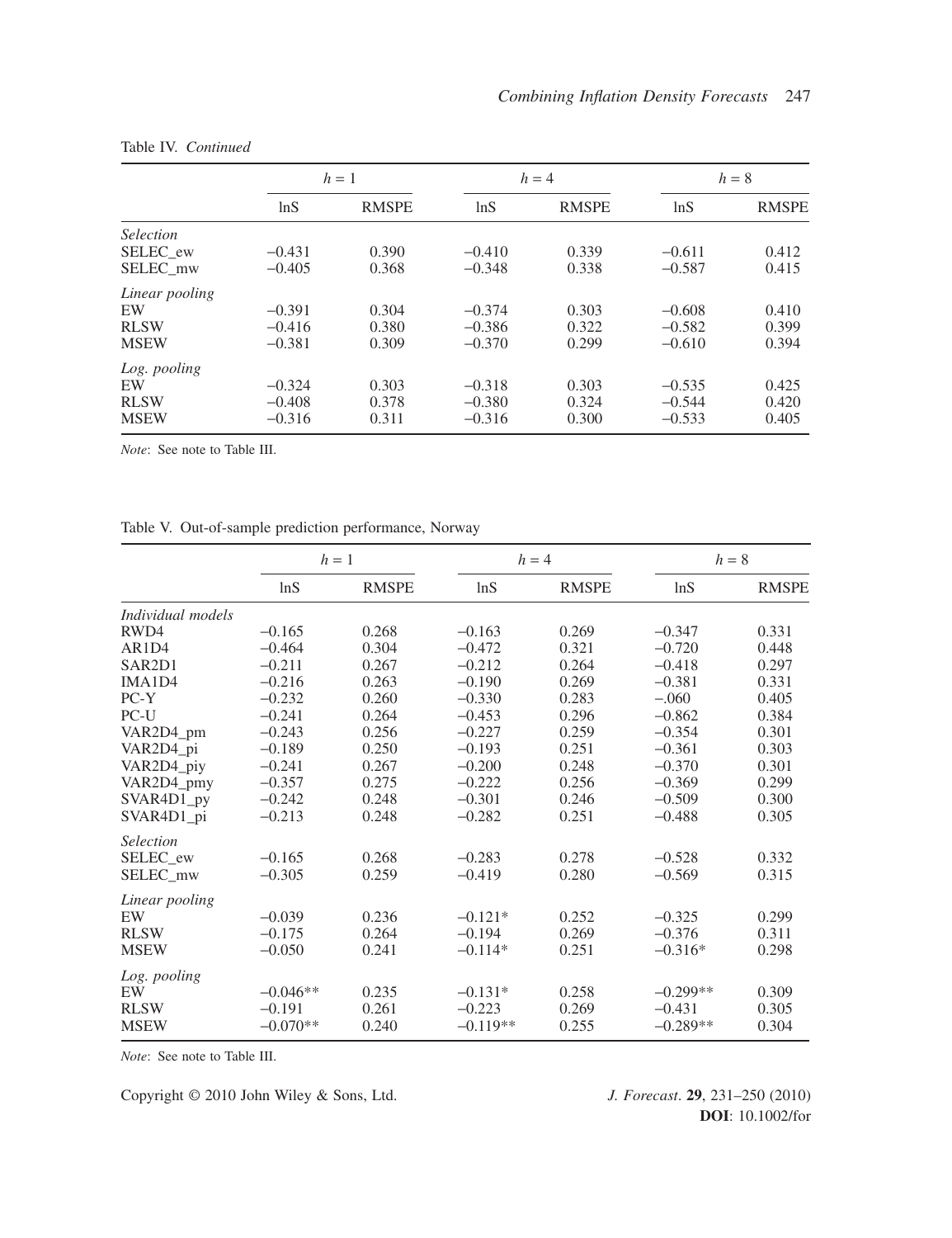|                                | $h=1$    |              |            | $h = 4$      |           | $h=8$        |  |
|--------------------------------|----------|--------------|------------|--------------|-----------|--------------|--|
|                                | lnS      | <b>RMSPE</b> | ln S       | <b>RMSPE</b> | lnS       | <b>RMSPE</b> |  |
| Individual models              |          |              |            |              |           |              |  |
| RWD1                           | $-0.782$ | 0.458        | $-0.894$   | 0.480        | $-1.131$  | 0.496        |  |
| AR <sub>1</sub> D <sub>1</sub> | $-0.732$ | 0.382        | $-0.931$   | 0.387        | $-0.775$  | 0.385        |  |
| AR2D1                          | $-0.931$ | 0.405        | $-0.831$   | 0.399        | $-0.801$  | 0.399        |  |
| IMA1D1                         | $-0.731$ | 0.384        | $-0.719$   | 0.420        | $-0.584$  | 0.408        |  |
| $PC-Y$                         | $-0.611$ | 0.389        | $-0.668$   | 0.449        | $-0.628$  | 0.402        |  |
| PC-U                           | $-0.625$ | 0.403        | $-0.757$   | 0.484        | $-0.683$  | 0.409        |  |
| VAR2D1_pm                      | $-0.573$ | 0.391        | $-0.710$   | 0.447        | $-0.758$  | 0.450        |  |
| VAR2D1_pi                      | $-0.623$ | 0.420        | $-0.705$   | 0.423        | $-0.734$  | 0.414        |  |
| VAR2D1_piy                     | $-0.644$ | 0.479        | $-0.688$   | 0.392        | $-0.732$  | 0.410        |  |
| VAR2D1_pmy                     | $-0.546$ | 0.378        | $-0.694$   | 0.399        | $-0.751$  | 0.426        |  |
| VARMA11D1_pm                   | $-0.664$ | 0.421        | $-0.781$   | 0.474        | $-0.821$  | 0.459        |  |
| VARMA11D1_pi                   | $-0.737$ | 0.438        | $-0.831$   | 0.558        | $-0.847$  | 0.528        |  |
| <b>Selection</b>               |          |              |            |              |           |              |  |
| SELEC_ew                       | $-0.768$ | 0.404        | $-1.134$   | 0.433        | $-1.156$  | 0.434        |  |
| SELEC mw                       | $-0.597$ | 0.374        | $-1.101$   | 0.455        | $-0.777$  | 0.388        |  |
| Linear pooling                 |          |              |            |              |           |              |  |
| EW                             | $-0.525$ | 0.378        | $-0.597$   | 0.413        | $-0.600$  | 0.397        |  |
| <b>RLSW</b>                    | $-0.732$ | 0.401        | $-1.098*$  | 0.436        | $-1.001$  | 0.426        |  |
| <b>MSEW</b>                    | $-0.476$ | 0.378        | $-0.553*$  | 0.395        | $-0.561$  | 0.394        |  |
| Log. pooling                   |          |              |            |              |           |              |  |
| EW                             | $-0.486$ | 0.378        | $-0.554*$  | 0.392        | $-0.541$  | 0.391        |  |
| <b>RLSW</b>                    | $-0.755$ | 0.398        | $-1.113$   | 0.422        | $-0.969*$ | 0.405        |  |
| <b>MSEW</b>                    | $-0.518$ | 0.382        | $-0.600**$ | 0.395        | $-0.556$  | 0.392        |  |

Table VI. Out-of-sample prediction performance, New Zealand

*Note*: See note to Table III.

# ACKNOWLEDGEMENTS

We are very grateful to James Mitchell, Shaun Vahey, to participants at the 14th Conference on Computing in Economics and Finance, at the 2008 Australasian Meeting of the Econometric Society, at the 5th Eurostat Colloquium on Modern Tools for Business Cycle Analysis, as well as to seminar participants at Norges Bank for comments. The views expressed in this paper are our own and do not necessarily reflect the views of Norges Bank.

# REFERENCES

Amisano G, Giacomini R. 2007. Comparing density forecasts via weighted likelihood ratio tests. *Journal of Business and Economic Statistics* **25**: 177–190.

Bai J. 2003. Testing parametric conditional distributions of dynamic models. *Review of Economics and Statistics* **85**: 531–549.

Bates JM, Granger CWJ. 1969. Combination of forecasts. *Operational Research Quarterly* **20**: 451–468.

Berkowitz J. 2001. Testing density forecasts, with applications to risk management. *Journal of Business and Economic Statistics* **19**: 465–474.

Bierens H. 1982. Consistent model-specification tests. *Journal of Econometrics* 20: 105–134.

Copyright © 2010 John Wiley & Sons, Ltd. *J. Forecast*. **29**, 231–250 (2010)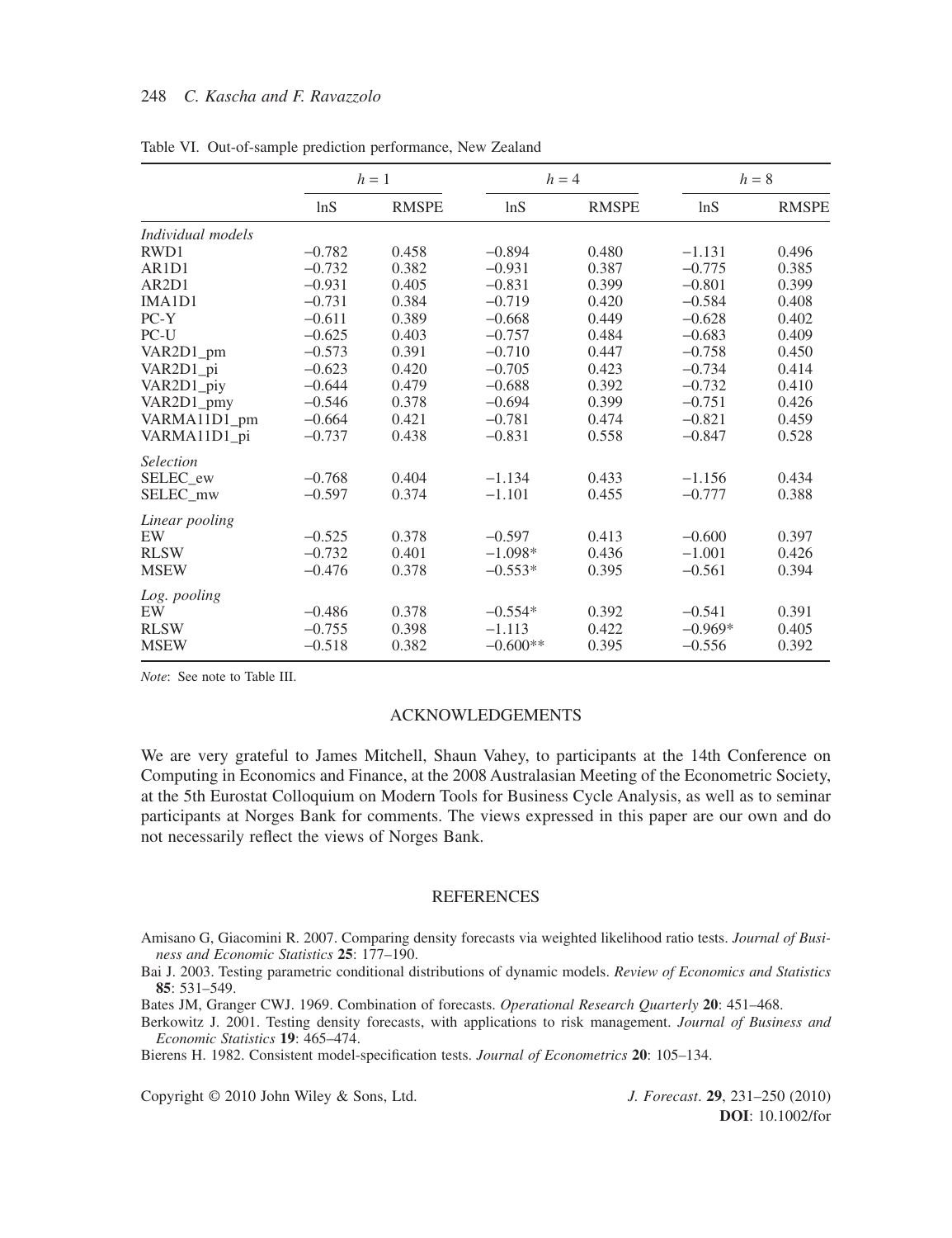- Bierens HJ, Ploberger W. 1997. Asymptotic theory of integrated conditional moments tests. *Econometrica* **65**: 1129–1151.
- Clemen RT, Murphy AH, Winkler RL. 1995. Screening probability forecasts: contrasts between choosing and combining. *International Journal of Forecasting* **11**: 133–145.
- Clements MP. 2004. Evaluating the Bank of England density forecasts of inflation. *Economic Journal* 114: 844–866.
- Clements MP. 2006. Evaluating the Survey of Professional Forecasters probability distributions of expected inflation based on derived event probability forecasts. *Empirical Economics* **31**: 49–64.
- Clements MP, Hendry DF. 2006. Forecasting with breaks. In Handbook of *Economic Forecasting*, Elliot G, Granger CWJ, Timmermann A (eds). Elsevier: Amsterdam; 605–657.
- Corradi V, Swanson NR. 2003a. Bootstrap conditional distribution tests in the presence of dynamic misspecification. *Journal of Econometrics* **133**: 779–806.
- Corradi V, Swanson NR. 2003b. *A test for comparing multiple misspecified conditional distributions*. Departmental Working Papers 200314, Rutgers University.
- Corradi V, Swanson NR. 2006a. Predictive density and conditional confidence interval accuracy tests. *Journal of Econometrics* **135**: 187–228.
- Corradi V, Swanson NR. 2006b. Predictive density evaluation. In *Handbook of Economic Forecasting*, Elliot G, Granger CWJ, Timmermann A (eds). Elsevier: Amsterdam; 197–284.
- Diebold FX, Gunther T, Tay AS. 1998. Evaluating density forecasts with applications to finance and management. *International Economic Review* **39**: 863–883.
- Fernández-Villaverde J, Rubio-Ramirez JF. 2004. Comparing dynamic equilibrium models to data. *Journal of Econometrics* **123**: 153–187.
- Gali J. 2008. *Introduction to Monetary Policy, Inflation, and the Business Cycle: An Introduction to the New Keynesian Framework*. Princeton University Press: Princeton, NJ.
- Genest C, Zidek J. 1986. Combining probability distributions: a critique and an annotated bibliography. *Statistical Science* **1**: 114–148.
- Geweke J, Whiteman C. 2006. Bayesian forecasting. In *Handbook of Economic Forecasting*, Elliot G, Granger C, Timmermann A (eds). Elsevier: Amsterdam; 3–80.
- Granger CWJ, Pesaran MH. 2000. Economic and statistical measures of forecast accuracy. *Journal of Forecasting* **19**: 537–560.
- Granger CWJ, Ramanathan R. 1984. Improved methods of combining forecasts. *Journal of Forecasting* **3**: 197–204.
- Granger CWJ, White H, Kamstra M. 1989. Interval forecasting: an analysis based upon ARCH-quantile estimators. *Journal of Econometrics* **40**: 87–96.
- Hall SG, Mitchell J. 2004. *Density forecast combination*. National Institute of Economic and Social Research Discussion Paper, No. 249.
- Hall SG, Mitchell J. 2007. Combining density forecasts. *International Journal of Forecasting* **23**: 1–13.
- Hannan EJ, Kavalieris L. 1984. Multivariate linear time series models. *Advances in Applied Probability* **16**: 492–561.
- Hendry DF, Clements MP. 2004. Pooling of forecasts. *Econometrics Journal* **7**: 1–31.
- Jore AS, Mitchell J, Vahey SP. 2008. *Combining forecast densities from VARs with uncertain instabilities*. Norges Bank Working Paper 2008/01.
- Kilian L. 1998. Small-sample confidence intervals for impulse response functions. *Review of Economics and Statistics* **80**: 218–230.
- Kitamura Y. 2002. *Econometric comparisons of conditional models*. Working paper, University of Pennsylvania.
- Leamer E. 1978. *Specification Searches*. Wiley: New York.
- Li F, Tkacz G. 2006. A consistent bootstrap test for conditional density functions with time-dependent data. *Journal of Econometrics* **127**: 863–886.
- Marcellino M. 2004. Forecast pooling for European macroeconomic variables. *Oxford Bulletin of Economics and Statistics* **66**: 91–112.
- Marcellino M. 2008. A linear benchmark for forecasting GDP growth and inflation? *Journal of Forecasting* 27: 305–340.
- Min CK, Zellner A. 1993. Bayesian and non-Bayesian methods for combining models and forecasts with applications to forecasting international growth rates. *Journal of Econometrics* **56**: 89–118.

Copyright © 2010 John Wiley & Sons, Ltd. *J. Forecast*. **29**, 231–250 (2010)